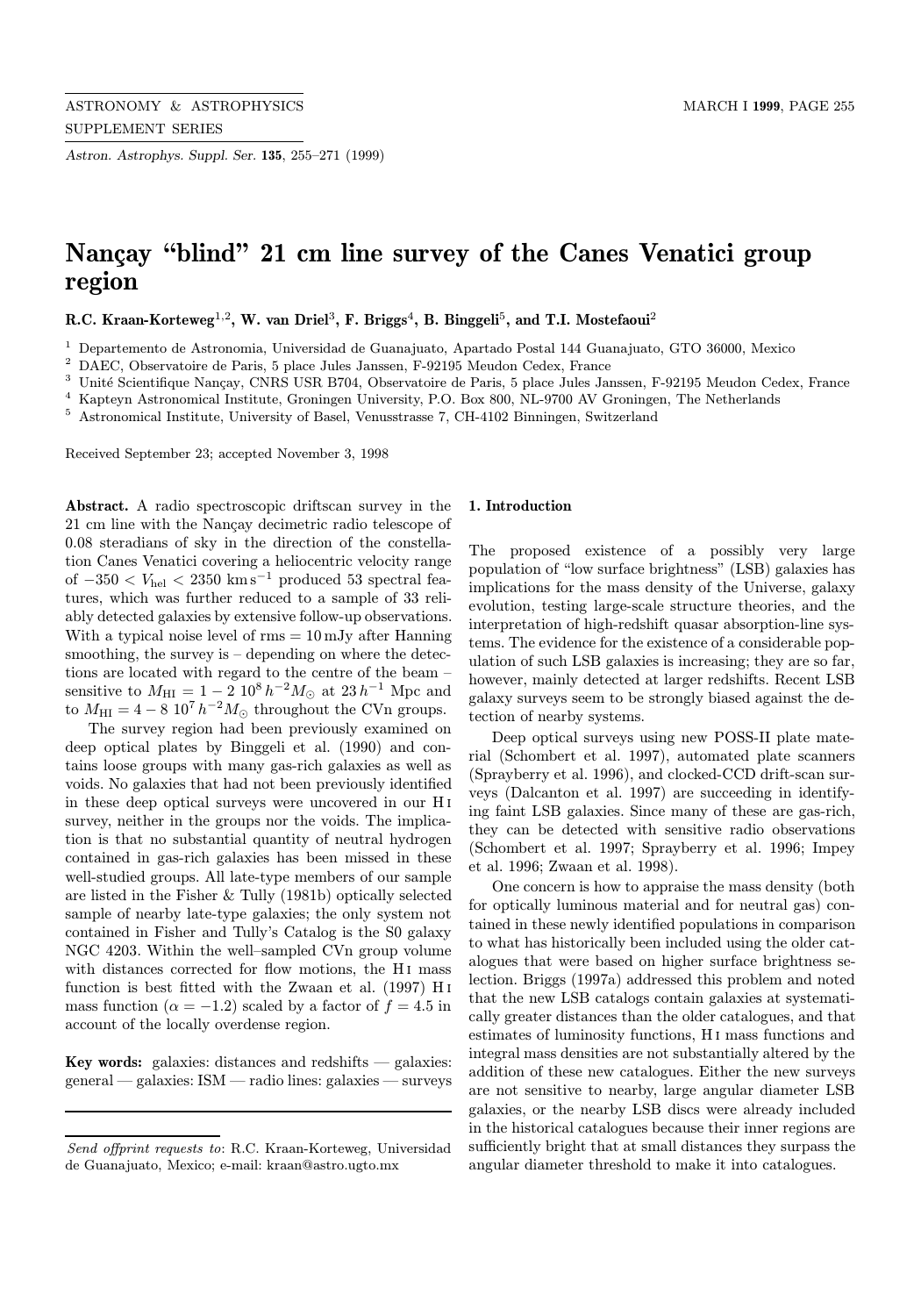The question still remains whether a population of nearby ultra-low surface brightness objects with H i to optical luminosity ratios  $M_{\text{HI}}/L_B$  far in excess of 1 could have escaped identification even to this day. For this reason we have performed a systematic, sensitive  $(rms =$ 10 mJy after Hanning smoothing) blind H i-line survey in driftscan mode in the nearby universe ( $-350 < V_{hel} <$  $2350 \text{ km s}^{-1}$ ) using the Nançay decimetric radio telescope. A blind H i-survey will directly distinguish nearby gas-rich dwarfs at low redshifts from intrinsically brighter background galaxies and allow us to study the faint end of the H<sub>I</sub> mass function.

In order to directly compare the mass density detected in neutral hydrogen with the optically luminous mass density we have selected the Canes Venatici (CVn) region, which contains both loose galaxy groups and voids and which has previously been surveyed for low-luminosity dwarfs on deep optical plates (Binggeli et al. 1990, henceforth BTS).

The Nancay CVn group blind survey scanned this volume of space at a slightly deeper H<sub>I</sub> detection level than the pointed observations that Fisher & Tully (1981b) made of their large optically selected sample. Thus, these new observations allow at the same time a test of the completeness of late-type galaxies in this historical catalog.

In Sect. 2, the region observed with the Nançay telescope is described, followed by a description of the telescope, the driftscan observing mode as well as the reduction and data analysis procedures. In Sect. 3, the results from the driftscan survey are given including a detailed discussion on the sensitivy and completeness limit of the survey  $(3.1)$ , the results from pointed follow-up observations of galaxy candidates without an unambigous optical counterpart on the one hand (3.2.2), and deep pointed observations of optically identified dwarfs not detected in the blind H<sub>I</sub> survey on the other hand  $(3.2.3)$ . This is followed by a comparison of the driftscan data with pointed observations (3.3). In Sect. 4, the global properties of the H i-detected galaxies are discussed including the effects of Virgocentric flow on the derived parameters and a discussion of the discrepancy between the observed velocity and the independent distance determination of the galaxy UGC 7131 (4.1). This is followed by a discussion of the depth of this survey in comparison to the Fisher–Tully (1981b) Nearby Galaxy Catalog  $(4.2)$  and the H<sub>I</sub> mass function for the here performed blind H<sub>I</sub> driftscan survey (4.3). In Sect. 5, the conclusions are summarized.

## 2. Observations

# 2.1. The observed region

The region of our blind H<sub>I</sub> survey is a strip bounded in declination by  $+29°08' < \delta < +35°22'$  and runnning in R.A. from  $11^{\mathrm{h}}30^{\mathrm{m}}$  to  $15^{\mathrm{h}}00^{\mathrm{m}}$ . The choice of this area was motivated primarily by the pre-existence of the deep optical survey of Binggeli et al. (1990), BTS, which covers roughly half of our region – essentially the entire declination range between  $12<sup>h</sup>$  and  $13<sup>h</sup>$  plus the southern half of our strip, with a gap between  $13^{\rm h}20^{\rm m}$  and  $13^{\rm h}45^{\rm m}$ (cf., Fig. 3 of BTS). This sky region was regarded as ideal because it captures a big portion of the nearby Canes Venatici cloud of galaxies – a prolate structure seen poleon ( $V_{hel}$  ~ 200 − 800 km s<sup>-1</sup>) running across our strip between  $12^h$  and  $13^h$  (cf., Fig. 5 and Fig. 3). Superposed on this cloud, but shifted to the South, almost out of our survey strip, lies the somewhat more distant Coma I cluster at  $\langle V \rangle \sim 1000 \ \mathrm{km \, s^{-1}}$  (cf., de Vaucouleurs 1975; Tully & Fisher 1987, and BTS). Aside from these two galaxy aggregates, there are only a handful of field galaxies known in the area out to  $V \leq 2000 \text{ km s}^{-1}$  (BTS, Fig. 4). Hence, we have on the one hand a very nearby, loose group or cloud (CVn) with many known faint, gasrich dwarf galaxies with which we can crosscorrelate our blind detections. On the other hand, we have a void region where the expectation of detecting previously unknown, optically extremely faint H i-rich dwarfs could be large.

The optical survey of BTS was based on a set of long (typically 2 hour) exposure, fine-grain IIIaJ emulsion Palomar Schmidt plates which were systematically inspected for all dwarf galaxy-like images. A total of 32 "dwarfs" and dwarf candidates were found in the region of our blind H i-survey strip, 23 of which were judged to be "members" and possible members of the CVn cloud. The morphological types of these objects are almost equally distributed between very late-type spirals (Sd-Sm), magellanic irregulars (Im), early-type dwarfs (dE or dS0), and ambiguous types (dE or Im; for dwarf morphology see Sandage & Binggeli 1984). Not included here are bright, normal galaxies like Sc's, which are certainly bound to be rediscovered by the H i-survey.

The "depth" of the BTS survey is given through the requirement that the angular diameter of a galaxy image at a surface brightness level of 25.5 B mag arcsec<sup>-2</sup> had to be larger than  $0.2$ . This completeness limit turned out to be close to, but not identical with, a total apparent blue magnitude  $B_T = 18^{\rm m}$  (cf., Fig. 1 of BTS). For galaxies closer than about  $10 h^{-1}$  Mpc (or  $V_{hel} \sim 1000 \text{ km s}^{-1}$ ), i.e., the distance range of the CVn cloud, in principle all galaxies brighter than  $M_{B_T} = -12^{\rm m}$  should be included in the catalogue; out to  $23 h^{-1}$  Mpc (or  $V_{hel} \sim$  $2300 \ \mathrm{km \, s^{-1}}$ , the volume limit of our survey, this value is close to  $M_{B_{\rm T}} = -14^{\rm m}$ . It should be mentioned that these limits are valid only for "normal" dwarf galaxies which obey the average surface brightness-luminosity relation (the "main sequence" of dwarfs, cf., Ferguson & Binggeli 1994). Compact dwarfs, like BCDs and M 32 type systems, can go undetected at brighter magnitudes, though they seem to be rare in the field at any rate.

What H<sub>I</sub> detection rate could be expected for such an optically selected dwarf sample of the mentioned optical depth? Our blind H<sub>I</sub> survey was designed to be maximally sensitive for nearby  $(V < 1000 \text{ km s}^{-1})$ , low H<sub>I</sub> mass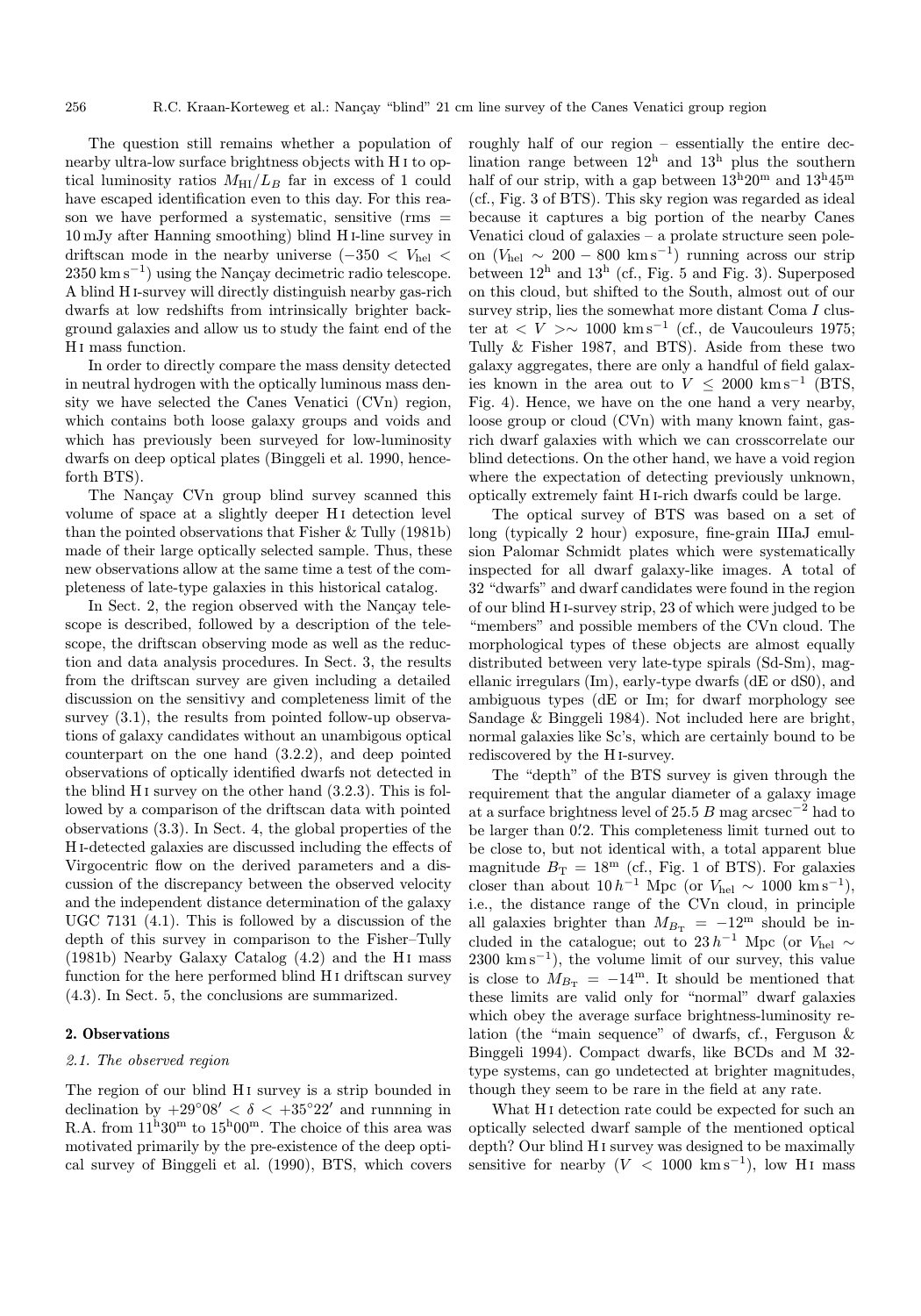dwarf galaxies with H<sub>I</sub> masses of a few times  $10^7$   $M_{\odot}$ . Assuming the complete sample of dwarf irregular galaxies in the Virgo cluster outskirts as representative, an H i mass of  $10^7 M_{\odot}$  corresponds – on average – to a total blue luminosity,  $L_B$ , of 2 10<sup>7</sup>  $L_{\odot,B}$  (Hoffman et al. 1988), which in turn roughly corresponds to  $M_{B_{\text{T}}} = -13^{\text{m}}$ . Based on the optically defined completeness limit, the depth of our blind H<sub>I</sub> survey is comparable to the optical depth of the BTS survey for "normal" gas-rich dwarfs. Thus our blind survey would uncover only new galaxies if the faint end of the H<sub>I</sub> mass function is rising steeply and/or if there exists a population of LSB dwarf galaxies with high  $M_{\rm HI}/L_B$ ratios which fall below the optical completeness limit of the CVn survey.

As it turned out (see below), and in contradiction to what was found in a similar survey in the CenA group region (Banks et al. 1998), no extra population of extremely low-surface brightness (quasi invisible) but H i-rich dwarf galaxies was found in the volume surveyed here.

#### 2.2. The Nançay radio telescope

The Nançay decimetric radio telescope is a meridian transit-type instrument with an effective collecting area of roughly 7000 m<sup>2</sup> (equivalent to a 94-m parabolic dish). Its unusual configuration consists of a flat mirror 300 m long and 40 m high, which can be tilted around a horizontal axis towards the targeted declination, and a fixed spherical mirror (300 m long and 35 m high) which focuses the radio waves towards a carriage, movable along a 90 m long rail track, which houses the receiver horns. Due to the elongated geometry of the telescope it has at 21-cm wavelength a half-power beam width of  $3'6 \times 22'$   $(\alpha \times \delta)$ for the declination range covered in the present survey. Tracking is generally limited to about one hour per source for pointed observations. Typical system temperatures are  $\sim$  50 K for the range of declinations covered.

#### 2.3. Observational stragegy

The observations were made in a driftscan mode in which the sky was surveyed in strips of constant declination over the R.A. range  $11^{\rm h}30^{\rm m} - 15^{\rm h}00^{\rm m}$ .

During each observation, the flat telescope mirror was first tilted towards the target declination and the focal carriage was then blocked in place on its rail, near the middle of the track where the illumination of the mirror is optimal; tests in windy conditions showed that its position remained stable to within a millimeter or so, quite satisfactory for our purpose.

The procedure required fixing the telescope pointing coordinates each day to point at a chosen starting coordinate in the sky as tabulated in Table 1. These coordinates for the start of the scan are given for the 1950 equinox. But since the observations were made over the period of January 1996 to Novembre 1996, the observed survey strips lie along lines of constant declination of epoch

|  |  | <b>Table 1.</b> Sky coverage R.A.: $11^{\text{h}}$ $30^{\text{m}} - 15^{\text{h}}$ $00^{\text{m}}$ |  |  |  |  |  |
|--|--|----------------------------------------------------------------------------------------------------|--|--|--|--|--|
|--|--|----------------------------------------------------------------------------------------------------|--|--|--|--|--|

| Dec.<br>strip   |    |    |    | No. of cycles |    |    |
|-----------------|----|----|----|---------------|----|----|
| $35^{\circ}11'$ | 39 | 38 | 38 | 38            | 33 |    |
| $34^{\circ}49'$ | 40 | 40 | 40 | 39            | 39 |    |
| $34^{\circ}27'$ | 40 | 40 | 40 | 37            | 37 |    |
| $34^{\circ}05'$ | 40 | 40 | 40 | 40            | 40 | 40 |
| $33^{\circ}43'$ | 40 | 40 | 37 | 37            | 37 |    |
| $33^{\circ}21'$ | 40 | 40 | 40 | 40            | 38 |    |
| $32^{\circ}59'$ | 40 | 38 | 38 | 38            | 37 |    |
| $32^\circ 37'$  | 40 | 38 | 38 | 38            | 38 |    |
| $32^{\circ}15'$ | 40 | 40 | 38 | 38            | 38 |    |
| $31^{\circ}53'$ | 38 | 38 | 38 | 38            |    |    |
| $31^{\circ}31'$ | 39 | 39 | 38 | 37            | 37 | 36 |
| $31^{\circ}09'$ | 39 | 39 | 39 | 39            | 39 |    |
| $30^{\circ}47'$ | 39 | 39 | 39 | 39            | 39 |    |
| $30^{\circ}25'$ | 39 | 38 | 38 | 38            | 36 |    |
| $30^{\circ}03'$ | 39 | 37 | 37 | 36            | 35 |    |
| $29^{\circ}41'$ | 39 | 39 | 37 | 37            | 37 |    |
| $29^{\circ}19'$ | 39 | 38 | 37 | 35            |    |    |

Note: a cycle consists of 20 spectra of 16-s integration each.

1996.5. In order to accumulate integration time and increase the sensitivity along the survey strips, each strip was scanned 5 times on different days.

We adopted a search strategy with a full  $4'$  beamwidth sampling rate in R.A. (integrating 16 s per spectrum, followed by an 0.3 s second read-out period). The 1024 channel autocorrelation spectrometer was divided to cover two slightly overlapping 6.25 MHz wide bands centered on  $V = 324$  km s<sup>-1</sup> and  $V = 1576$  km s<sup>-1</sup>, respectively, in two polarizations. Since each declination strip was traced 5 times, and there were 17 declination strips observed (spaced by the full  $22'$  beamwidth in declination), a total of more than 250 000 individual spectra were recorded in the course of the survey phase of this project. A complete strip obtained on one day consisted of 40 "cycles" with each cycle comprising 20 integrations of 16 s. In many instances, the telescope scheduling prevented us from obtaining the full number of cycles, as is summarized in the Table 1, where the survey's sky coverage is listed with "Dec" indicating the centre declination of each strip and the number of cycles obtained on each day is listed.

### 2.4. Data reduction and analysis

The logistical problem of calibrating, averaging and displaying this large quantity of data was simplified in the following way:

(1) The raw spectra were converted from the telescope format to binary compatible files for processing in the ANALYZ package (written and used at the Arecibo Observatory).

(2) Using ANALYZ and IRAF, the data from each day's driftscan were formatted into an IRAF image format, one image per day, with successive spectra filling successive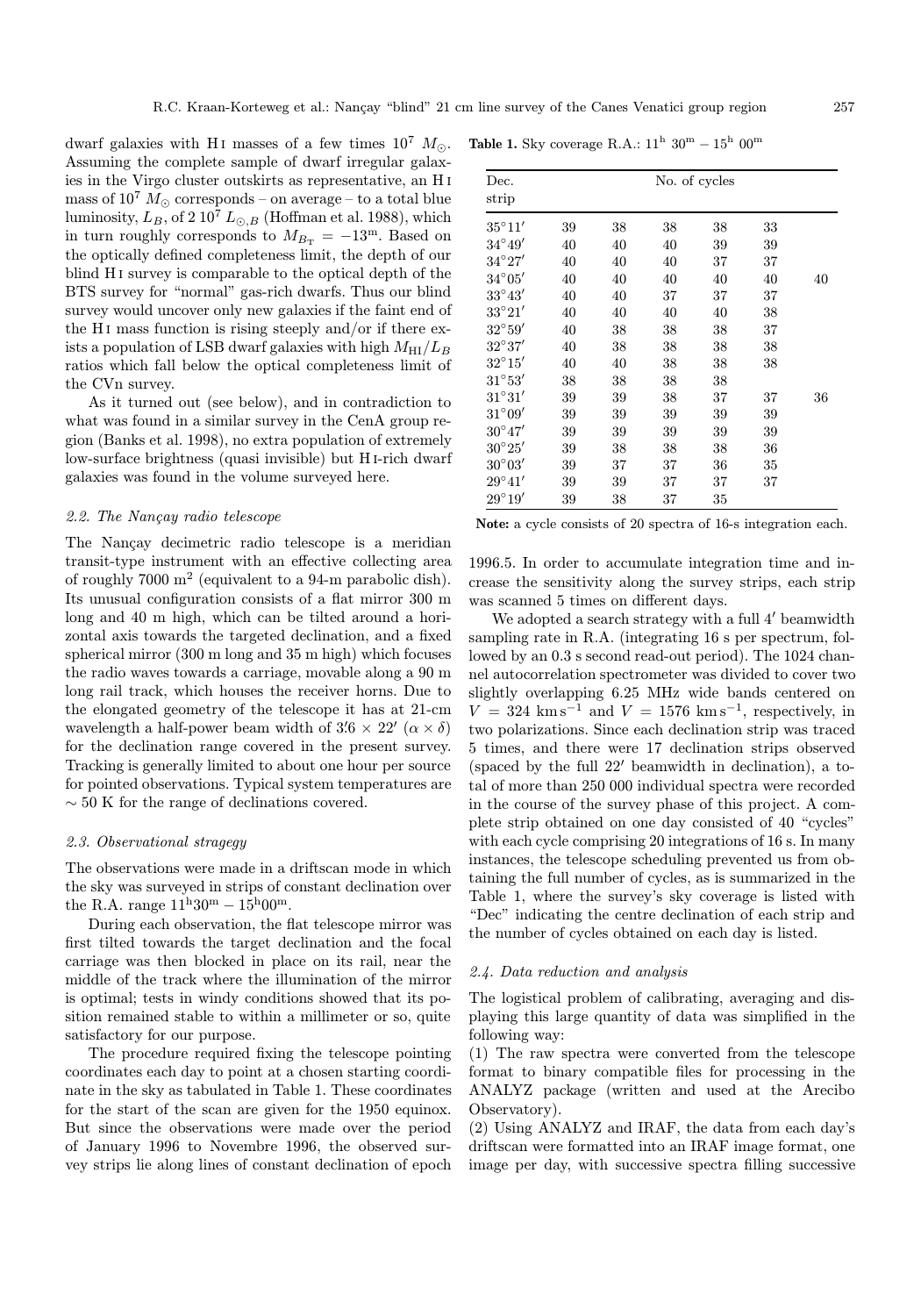lines in the image. In this way, each of the  $17 \times 5$  = 85 driftscans in Table 1 could be viewed and manipulated as a single data block. The technique had been used earlier in the Arecibo survey reported by Sorar (1994) (see also Briggs et al. 1997; Zwaan et al. 1997).

(3) The first important processing step is calibration of the spectral passband. This was accomplished by averaging all the spectra from a single day's driftscan (after editing spectra corrupted by radio interference, strong H i emission from discrete galaxies, or instrumental problems) into one high signal-to-noise ratio spectrum. Each line of the data image was then divided by this "passband".

(4) The 5 passband-calibrated data images from each declination strip were blinked against each other in order to verify system stability. Since continuum sources appear as lines in these images, the timing and relative strength of these lines confirm the timing of the integrations throughout the driftscan and the gain stability of the receivers. Examples of these images are shown by Briggs et al. (1997, Fig. 1).

(5) Continuum substraction was performed by fitting a quadratic baseline separately to each line of the data image, after masking out the portion of the spectrum containing the local Galactic emission. Further editing was performed as necessary after inspection of the continuumsubtracted images.

(6) The data images for each declination were averaged, the spectral overlap removed, the two polarizations averaged, and the data Hanning smoothed in the spectral dimension to remove spectral ringing. This resulted in a velocity resolution of 10 km s<sup>−</sup><sup>1</sup> and an rms of typically 10 mJy.

(7) At this stage, the calibrated data could be inspected and plotted in a variety of ways: Simple image display and optical identification of galaxy candidates (accompanied by full use of the image display tools in IRAF and GIPSY for smoothing and noise analysis), plots of individual spectra with flux density as a function of frequency, or display as a three dimensional cube of R.A., Dec. and velocity.

Visual image inspection is highly effective at finding galaxy candidates, particularly in uncovering extended (in postion as in velocity spread) low-signal features. But vigorous application of a statistical significance criterion is necessary to avoid selection of tempting but not statistically significant candidates. In this survey, the threshold was set at 4  $\sigma$ , which led to a large number of nonconfirmed features once the follow-up observations were made (cf., Sect. 3.2.2).

## 3. Results

With the adopted blind survey strategy and the stability of the telescope system we were able to consistently obtain the low rms noise levels we expected to reach: 25 mJy

at full spatial and velocity resolution, and 10 mJy after Hanning smoothing.

As an example of typical results, Fig. 1 displays the images ("cleaned" and Hanning-smoothed in velocity and R.A.) for 3 adjacent declination strips of our survey The velocity range is indicated on the horizontal axis and the R.A. range (800 spectra) on the vertical axis. The strong positive and negative signals around 0 km s<sup> $-1$ </sup> are due to residuals of the Galactic H<sub>I</sub> emission. Some standing waves due to this emission entering the receiver are visible in the lower velocity band.

On the three images displayed here, eleven extragalactic signals from 9 galaxies can be identified. We inspected the images of the 17 strips of the survey carefully by eye and listed all candidates as well as all detections above the 4  $\sigma$  threshold.

The galaxy candidates thus identified were run through the NED and LEDA databases for crossidentifications. The match in positions, velocity if available, morphology and orientation were taken into account.

The positions of detections identified in the driftscan survey were determined according to the line number: sequence in R.A. of the 800 contiguous spectra (cf., the 11 detections in Fig. 1) as R.A. =  $11^{\mathrm{h}}30^{\mathrm{m}} + (16^{\mathrm{s}}33 \times \text{line} + 8^{\mathrm{s}})$ . The 16 s reflect the integration time per spectrum plus the 0.33 s per read-out period. The positions (R.A. and Dec) were interpolated if the signal appears in various lines or strips according to the strength of the signal. The positional accuracy turned out to be remarkably precise in R.A. over the whole R.A. range (cf., Table 2a) and reasonable in Dec if a candidate was evident in more than one strip.

If no clear-cut crossidentification could be made, the POSS I and II sky surveys were inspected. If this did not yield a likely counterpart, the five scans leading to the final images were inspected individually to decide whether the signal was produced by radio interference in an individual scan.

In this manner, 53 galaxy candidates were retained from the 17 Nançay strips. Of these galaxy candidates, 33 could be identified with an optical counterpart, 30 of which have published H<sub>I</sub> velocities in agreement with our driftscan measurements.

For the 20 galaxy candidates without a clear optical counterpart, pointed follow-up observations were made with the Nançay telescope. These follow-up observations are described in Sect. 3.2.2 and allow the establishment of a database of blind H i detections in the volume sampled, which is reliable down to the 4  $\sigma$  level. Interestingly, none of the candidates could be confirmed. But, note that for the number of independent measurements that were obtained in this survey at, say  $50 \ \mathrm{km \, s^{-1}}$  resolution, one expects to obtain of the order of 15 positive and 15 negative deviations exceeding 4  $\sigma$  purely by chance.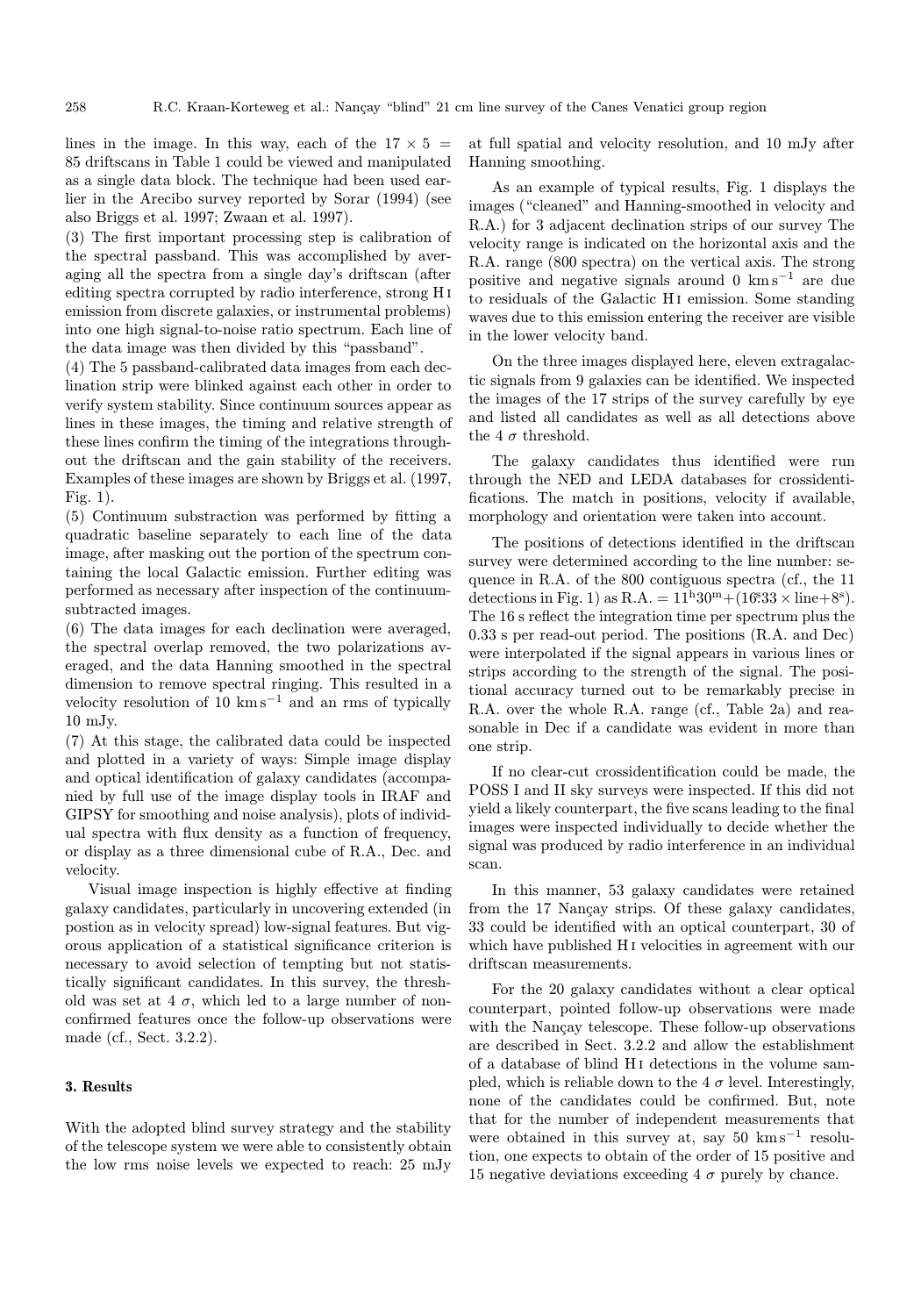

Fig. 1. A "clean" spectrum, Hanning-smoothed in RA and velocity ( $\text{rms} = 10 \text{ mJy}$ ), of 3 adjacent strips of the H<sub>I</sub> drift-scan survey in the CVn constellation. The figure contains about 48 000 individual spectra. Eleven extragalactic signals from 9 galaxies are visible in these strips

## 3.1. Sensitivity of the survey

The sensitivity of the survey varies with position in the sky due to the adopted strategy, which was a result of logistical concerns of data storage during the driftscan. A system temperature of 50 K was adopted for this declination range.

The observing technique recorded the integrations every 16.3 s, during which time the beam drifted through the sky by a full Half-Power-Beam-Width. In comparison, a "pointed" integration, with the source of interest located on the beam axis, would reach a sensitivity of about  $\sigma_{\rm rms} \approx 0.025 (\Delta V / 5 \text{ km s}^{-1})^{-1/2}$  Jy for a given velocity

resolution  $\Delta V$  after  $5 \times 16.3$  s integration with dual polarization. This would lead to a 4  $\sigma$  detection limit for integral line fluxes  $I \approx 1.2(\Delta V/30)^{1/2}$  Jy km s<sup>-1</sup>. However, sources that pass through the beam do not appear in the data at the full strength they have when observed at the peak of the beam for the full integration time. Instead, a source that traverses the HPBW from one half-power point to the other suffers a loss in signal-to-noise ratio of a factor of 0.81, and a source that chances to pass the centre of the beam at the boundary of two integrations suffers a factor of 0.74. (Had samples been taken at 8 s intervals, these factors would be 0.84 and 0.80.)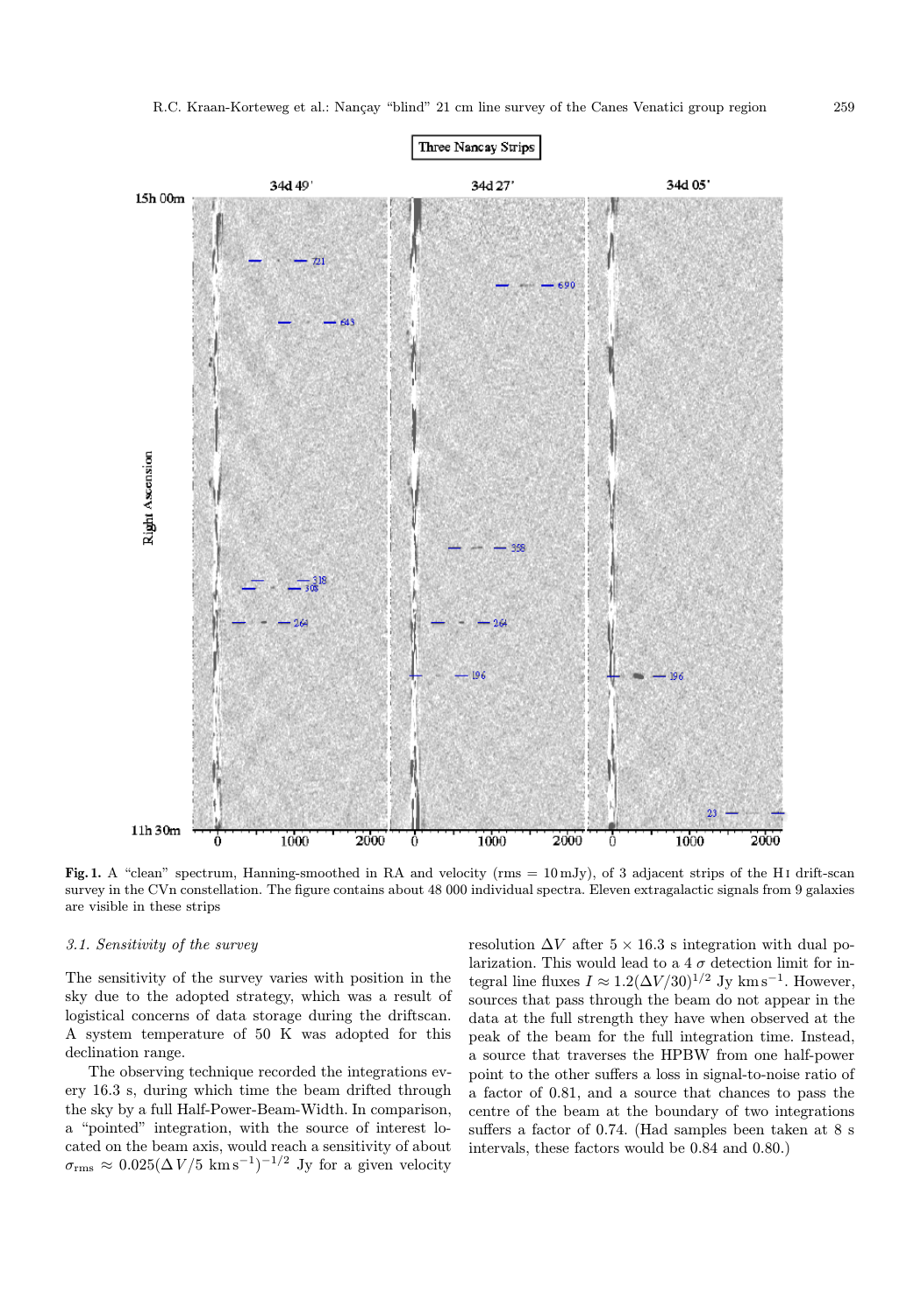| — Blind H <sub>I</sub> line survey data — |                  |          |              |             |             | $-$ Possible optical identifications $-$ |              |                     |                              |          |                    |          |                  |       |                    |
|-------------------------------------------|------------------|----------|--------------|-------------|-------------|------------------------------------------|--------------|---------------------|------------------------------|----------|--------------------|----------|------------------|-------|--------------------|
| No.                                       | R.A.             | Dec      | $V_{\rm HI}$ | $W_{50}$    | $W_{20}$    | $\boldsymbol{I}$                         | $M_{\rm HI}$ | Ident.              | R.A.                         | Dec      | Classif.           | D        | $\boldsymbol{d}$ | mag   | $V_{\mathrm{opt}}$ |
|                                           |                  | (1950.0) | $km s^{-1}$  | $km s^{-1}$ | $km s^{-1}$ |                                          | $M_{\odot}$  |                     |                              | (1950.0) |                    | $\prime$ | $\prime$         |       | $km s^{-1}$        |
|                                           | $01$ 11 36.2     | 34 05    | 1852         | 180         | 201         | 4.5                                      | 8.56         |                     | UGC 6610 11 36 06.0          | 34 04 58 | Scd:               | 2.1      | 0.4              | 15.0  | 1843               |
|                                           | 05 11 41.0       | 31 53    | 1784         | 143         | 152         | 5.4                                      | 8.61         |                     | UGC 6684 11 40 43.9          | 31 43 59 | Im?                | 0.9      | 0.6              | 15.07 | 1794               |
| 06                                        | 11 53.8          | 31 31    | 668          | 64          | 76          | 2.4                                      | 7.40         | <b>BTS 59</b>       | 11 53 42                     | 31 34 48 | Im/dS0             | $1.2\,$  | 0.6              | 15.5  |                    |
|                                           | 07 11 56.7       | 30 47    | 764          | 150         | 178         | 8.6                                      | 8.07         |                     | NGC 4020 11 56 22.3          | 30 41 27 | SAB <sub>d</sub> ? | $2.1\,$  | 0.9              | 13.28 | 778                |
|                                           | 08 11 59.0       | 33 43    | 788          | 21          | 63          | 2.4                                      | 7.54         | UGC 7007 11 59 00   |                              | 33 37 10 | $Scd/Sm$ :         | 1.7      | 1.6              | 17    |                    |
|                                           | 09 12 01.6       | 32 15    | 743          | 278         | 304         | 24.6                                     | 8.50         |                     | NGC 4062 12 01 30.5          | 32 10 26 | SA(s)c             | 4.1      | 1.7              | 11.9  | 742                |
|                                           | 10 12 06.9       | 31 09    | 259          | 106         | 116         | 4.3                                      | 6.83         |                     | UGC 7131 12 06 39.3          | 31 11 04 | Sdm                | 1.5      | 0.4              | 15.10 |                    |
|                                           | 11 12 06.9       | 30 03    | 614          | 93          | 109         | 40.0                                     | 8.55         |                     | NGC 4136 12 06 45.3          | 30 12 21 | SAB(r)c            | 4.0      | 3.0              | 11.69 | 445                |
|                                           |                  | 30 25    | 612          | 81          | 100         | 17.3                                     |              |                     |                              |          |                    |          |                  |       |                    |
|                                           | 12 12 10.0       | 29 19    | 1124         | 164         | 180         | 34.2                                     | 9.01         |                     | NGC 4173 12 09 48.4          | 29 29 18 | Sdm                | 5.0      | 0.7              | 13.59 | 1121               |
|                                           |                  | 29 41    | 1124         | 164         | 225         | 28.9                                     |              |                     |                              |          |                    |          |                  |       |                    |
|                                           | 13 12 12.4       | 33 21    | 1093         | 212         | 228         | 27.1                                     | 8.88         | NGC 4203 12 12 34   |                              | 33 28 29 | SAB0               | 3.4      | 3.2              | 11.8  | 1067               |
|                                           | 14 12 14.4       | 29 19    | 1210         | 70          | 95          | 3.6                                      | 8.09         |                     | UGC 7300 12 14 11.0          | 29 00 27 | Im                 | 1.4      | 1.2              | 14.9  |                    |
|                                           | 15 12 19.3       | 35 11    | 732          | 31          | 41          | 2.1                                      | 7.42         | UGC 7427 12 19 25.9 |                              | 35 19 41 | Im                 | 1.1      | 0.6              | 16.5  |                    |
|                                           | 16 12 19.4 32 15 |          | 1134         | 65          | 72          | 6.3                                      | 8.28         |                     | UGC 7428 12 19 31.8          | 32 22 09 | Im                 | 1.3      | 1.2              | 14.1  | 1193               |
|                                           |                  | 32 27    |              | very weak   |             |                                          |              |                     |                              |          |                    |          |                  |       |                    |
|                                           | 17 12 21.8       | 31 53    | 1240         | 182         | 203         | 25.7                                     | 8.97         |                     | NGC 4359 12 21 41.8          | 31 47 56 | SB(rs)c?           | 3.5      | 0.8              | 13.40 | 1199               |
|                                           |                  | 31 31    | 1250         | 182         | 201         | 5.4                                      |              |                     |                              |          |                    |          |                  |       |                    |
|                                           | 18 12 23.2       | 33 43    | 310          | 102         | 129         | 389.9                                    | 8.95         | NGC 4395 12 23 18   |                              | 33 49    | Sd III-IV          | 13.2     | 11.0             | 10.64 | 311                |
|                                           |                  | 34 05    | 326          | 109         | 130         | 175.1                                    |              |                     |                              |          |                    |          |                  |       |                    |
|                                           |                  | 33 21    | 303          | 95          | 124         | 9.5                                      |              |                     |                              |          |                    |          |                  |       |                    |
|                                           |                  | 34 27    | 304          | 94          | 118         | 4.1                                      |              |                     |                              |          |                    |          |                  |       |                    |
|                                           | 19 12 24.0       | 31 31    | 703          | 331         | 377         | 69.9                                     | 8.91         |                     | NGC 4414 12 23 57.9          | 31 30 00 | SA(rs)c?           | 3.6      | 2.0              | 10.96 | 713                |
| $^{22}$                                   | 12 29.6          | 30 03    | 654          | 72          | 85          | 11.5                                     | 8.06         | UGC 7673 12 29 29.0 |                              | 29 59 06 | ImIII-IV           | 1.4      | 1.3              | 15.28 |                    |
|                                           | 23 12 30.6       | 31 53    | 333          | 59          | 74          | 47.3                                     | 8.09         |                     | UGC 7698 12 30 26.2          | 31 49 02 | Im                 | 6.5      | 4.5              | 13.0  |                    |
|                                           |                  | 31 31    | 330          | 51          | 73          | 11.5                                     |              |                     |                              |          |                    |          |                  |       |                    |
|                                           | 26 12 31.5       | 30 25    | 1182         | 140         | 148         | 5.2                                      | 8.23         |                     | NGC 4525 12 31 23.2          | 30 33 12 | Scd:               | 2.6      | 1.3              | 12.88 | 1163               |
|                                           | 28 12 35.7       | 33 21    | 331          | 26          | 35          | 2.7                                      | 7.71         | UGCA 292 12 36 13   |                              | 33 02 29 | Im IV-V            | 1.0      | 0.7              | 16.0  |                    |
|                                           |                  | 32 59    | 305          | 29          | 44          | 23.5                                     |              |                     |                              |          |                    |          |                  |       |                    |
|                                           | 29 12 37.4       | 32 59    | 760          | 65          | 72          | 4.4                                      | 7.78         | <b>BTS 147</b>      | 12 37 43.5                   | 32 55 59 | Im                 | 1.2      | 0.6              | 15.5  |                    |
|                                           | 31 12 39.3       | 32 37    | 604          | 296         | 319         | 604.1                                    | 9.72         |                     | NGC 4631 12 39 39.7          | 32 48 48 | SB(s)d             | 15.5     | 2.7              | 9.75  | 631                |
|                                           |                  | 32 59    | 604          | 298         | 317         | 547.3                                    |              |                     |                              |          |                    |          |                  |       |                    |
|                                           |                  | 33 21    | 581          | 229         | 285         | 35.7                                     |              |                     |                              |          |                    |          |                  |       |                    |
|                                           | 32 12 40.9       | 32 15    | 666          | 101         | 155         | 369.5                                    | 9.59         |                     | NGC 4656 12 41 45.4 32 28 43 |          | SBm                | 15       | 3                | 10.8  | 646                |
|                                           |                  | 32 27    | 623          | 146         | 200         | 324.5                                    |              |                     |                              |          |                    |          |                  |       |                    |
|                                           |                  | 32 59    | 637          | 54          | 108         | 37.5                                     |              |                     |                              |          |                    |          |                  |       |                    |
|                                           | 33 12 41.7       | 34 49    | 608          | 58          | 76          | 18.1                                     | 8.20         | UGC 7916 12 42 00   |                              | 34 39 36 | Sm IV              | 3.9      | 2.7              | 14.0  |                    |
|                                           |                  | 34 27    | 605          | 62          | 81          | 9.3                                      |              |                     |                              |          |                    |          |                  |       |                    |
|                                           | 34 12 53.7       | 34 49    | 725          | 54          | 60          | 5.3                                      | 7.82         | UGCA 309 12 53 54   |                              | 34 55 54 | Im III/N?          | $1.6\,$  | 1.4              | 15.0  |                    |
|                                           | 35 12 56.4       | 35 11    | 848          | 76          | 107         | 38.6                                     | 8.82         |                     | NGC 4861 12 56 38.5          | 35 06 56 | $SB(s)m$ :         | 6.1      | 2.6              | 12.9  | 810                |
|                                           |                  | 34 49    | 825          | 54          | 71          | 4.5                                      |              |                     |                              |          |                    |          |                  |       |                    |
| 36                                        | 13 02.8          | 32 59    | 889          | 78          | 96          | 5.4                                      | 8.00         |                     | UGC 8181 13 03 02.9          | 33 10 02 | Sdm                | 1.5      | 0.4              | 16.0  |                    |
|                                           | 37 13 07.3       | 34 27    | 811          | 138         | 153         | 19.3                                     | 8.48         | UGC 8246 13 07 42   |                              | 34 27    | SB(s)cd            | 3.5      | 0.6              | 14.6  |                    |
| 42                                        | 13 37.4          | 31 31    | 743          | 26          | 51          | 3.1                                      | 7.60         | UGC 8647 13 37 30.8 |                              | 31 32 33 | Im                 | 1.1      | 0.3              | 16.5  |                    |
|                                           | 47 14 37.4       | 34 27    | 1485         | 185         | 194         | 13.3                                     | 8.84         |                     | NGC 5727 14 38 21.3          | 34 12 07 | SABdm              | 2.2      | 1.2              | 14.2  | 1523               |
|                                           |                  | 34 05    | 1471         | 163         | 178         | 8.0                                      |              |                     |                              |          |                    |          |                  |       |                    |
|                                           | 48 14 43.0       | 31 25    | 1532         | 98          | 112         | 7.8                                      | 8.63         |                     | UGC 9506 14 43 25.4          | 31 37 33 | Im                 | 0.9      | 0.4              | 18    |                    |
|                                           | 51 14 52.1       | 31 09    | 1728         | 133         | 157         | 4.9                                      | 8.54         |                     | UGC 9597 14 52 53.4          | 31 01 18 | Sm:                | 1.4      | 1.1              | 17    |                    |
|                                           | 52 14 53.8       | 30 25    | 1823         | 106         | 128         | 6.1                                      | 8.68         |                     | NGC 5789 14 54 28.8          | 30 26 08 | Sdm                | 0.9      | 0.8              | 14.17 | 1803               |

Note: I is the integral line intensity in Jy km s<sup>-1</sup>; M<sub>HI</sub> is the logarithm of the H<sub>I</sub> mass (preliminary values, see text).

An additional loss of S/N occurs because the survey declination strips were spaced by a full beamwidth  $(22')$ . A source falling  $11'$  from the beam centre is observed at half power. Some of this loss in sensitivity is recovered by averaging adjacent strips, so that these sources midway between the two strip centres then experience a net loss in S/N of  $1/\sqrt{2}$  relative to the strip centre.

Combining the loss factors incurred due to R.A. sampling and declination coverage shows that the S/N is reduced relative to pointed observations by factors ranging from 0.81 to ~ 0.5. Thus there is a range to the 4  $\sigma$ detection limit. It is clear from the distribution of nonconfirmable signals (cf., Fig. 2) that there is also non-Gaussian noise at work, such as that resulting from radio interference, leading to a few spurious signals with apparent significance of as much as  $\sim 10 \sigma$ .

The H<sub>I</sub> line flux and the profile velocity width are two measured quantities. Figure 2 shows the integral line flux for each galaxy plotted as a function of its velocity width. The detection limit (delineated in Fig. 2) rises as  $I_{\text{det}} \propto \Delta V^{1/2}$ , since the signal I from a galaxy with flux density  $S_{\nu}$  grows as  $I = S_{\nu} \Delta V$ , while the noise  $\sigma$  in measuring a flux density is distributed over  $\Delta V$  is  $\sigma \propto (\Delta V)^{-1/2}$ , so that the signal-to-noise ratio  $S_{\nu}/\sigma \propto (\Delta V)^{-1/2}$  drops as a signal of constant I is spread over increasing width. The detection boundary would be a band for true fluxes due to the lower survey sensitivity for detections offset from the centre of the survey strip. The dashed line in the figure marks a region to the lower right that is not expected to be populated, since galaxies of large velocity width typically have large H i masses, and, to have such a low measured flux, these galaxies would lie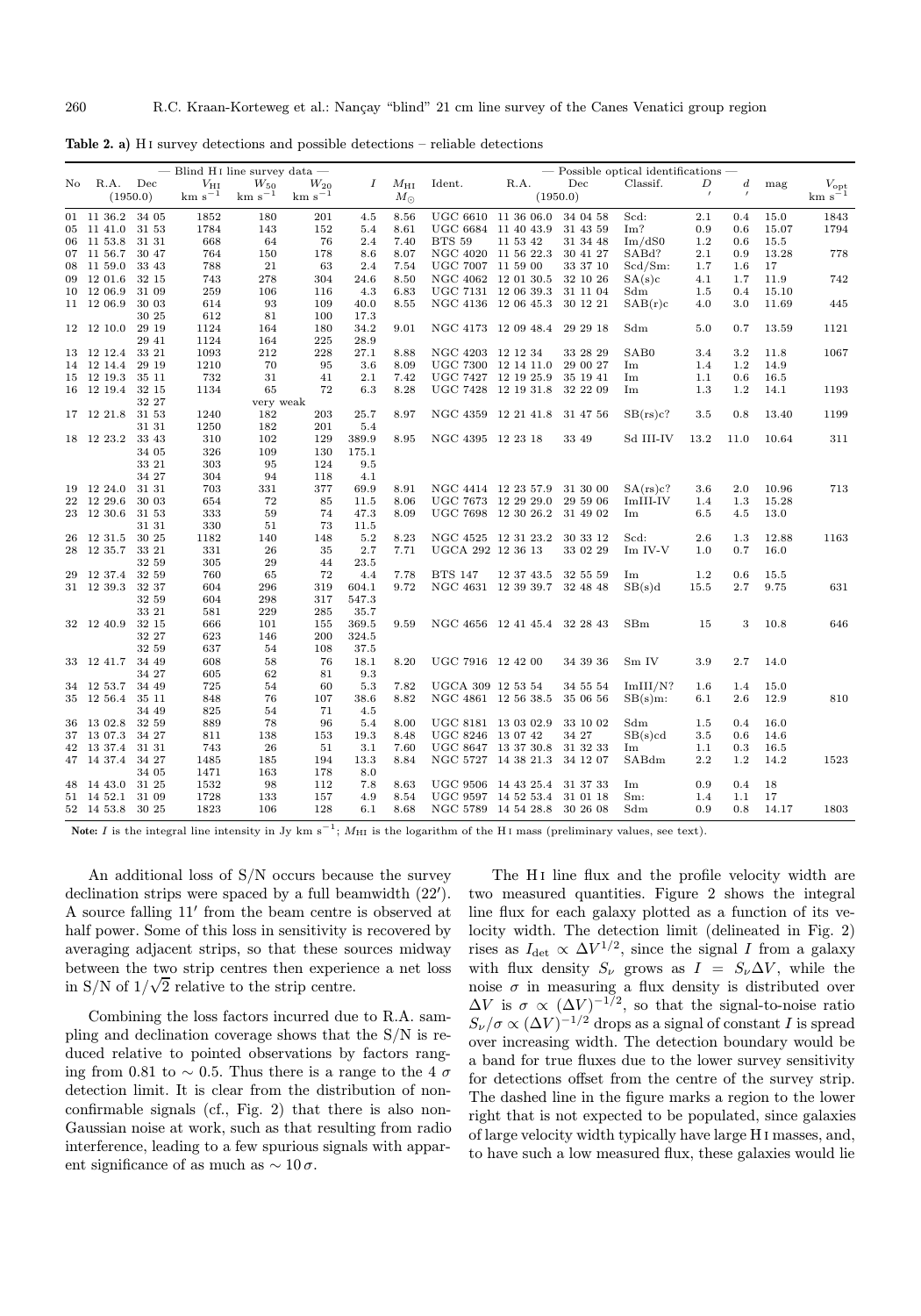|     |            |                 |                             | — Blind H <sub>I</sub> line survey data — |                         |                  |                | $-$ Possible optical identifications $-$ |                     |            |                 |                 |         |                  |      |                                   |
|-----|------------|-----------------|-----------------------------|-------------------------------------------|-------------------------|------------------|----------------|------------------------------------------|---------------------|------------|-----------------|-----------------|---------|------------------|------|-----------------------------------|
| No. | R.A.       | Dec<br>(1950.0) | $V_{\rm HI}$<br>$km s^{-1}$ | $W_{50}$<br>$km s^{-1}$                   | $W_{20}$<br>$km s^{-1}$ | $\boldsymbol{I}$ | $\sigma$       | $M_{\rm HI}$<br>$M_{\odot}$              | Identif.            | R.A.       | Dec<br>(1950.0) | Typ             | D       | $\boldsymbol{d}$ | mag  | $V_{\mathrm{opt}}$<br>$km s^{-1}$ |
|     | 02 11 36.2 | 33 21           | 676                         | 99                                        | 106                     | 2.6              | $\overline{4}$ | 7.45                                     |                     |            |                 |                 |         |                  |      |                                   |
|     | 03 11 38.5 | 32 37           | 1835                        | 138                                       | 151                     | 5.8              | 8              | 8.66                                     | Mk 746              | 11 38 52.5 | 32 37 37        | Im?             | $0.4\,$ | 0.3              | 15.6 | 1758                              |
|     |            |                 |                             |                                           |                         |                  |                |                                          | <b>KUG 1138</b>     | 11 38 29.5 | 32 42 15        | Im? / Irr       | 0.4     | 0.2              | 15.5 | 1735                              |
|     |            |                 |                             |                                           |                         |                  |                |                                          | <b>WAS 28</b>       | 11 38 59.3 | 32 33 30        | H <sub>II</sub> |         |                  | 15.4 | 1768                              |
|     | 04 11 40.7 | 29 41           | 380                         | 36                                        | 41                      | 2.8              | 7              | 6.98                                     |                     |            |                 |                 |         |                  |      |                                   |
|     | 20 12 24.2 | 31 53           | 1158                        | 21                                        | 40                      | 2.5              | 10             | 7.90                                     |                     |            |                 |                 |         |                  |      |                                   |
|     | 21 12 28.9 | 31 09           | 1502                        | 52                                        | 59                      | 1.3              | 3              | 7.61                                     |                     |            |                 |                 |         |                  |      |                                   |
|     | 24 12 30.6 | 33 43           | 831                         | 24                                        | 33                      | 2.2              | 7              | 7.55                                     | MCG 6-29-9 12 30 57 |            | 33 37 35        | - S             | 1.0     | 0.3              | -16  |                                   |
|     | 25 12 30.9 | 32 37           | 1868                        | 196                                       | 206                     | $2.6\,$          | 3              | 8.33                                     |                     |            |                 |                 |         |                  |      |                                   |
|     | 27 12 35.5 | 31 31           | 185                         | 64                                        | 83                      | 2.4              | 5              | 6.29                                     |                     |            |                 |                 |         |                  |      |                                   |
|     | 30 12 38.7 | 32 15           | 489                         | 30                                        | 39                      | 2.0              | 6              | 7.05                                     |                     |            |                 |                 |         |                  |      |                                   |
|     | 38 13 14.5 | 30 03           | 842                         | 25                                        | 35                      | 1.8              | 8              | 7.48                                     | CG 0999             | 13 13 55.9 | 30 14 25        | SO <sub>1</sub> |         |                  | 17.1 |                                   |
|     | 39 13 16.7 | 29 41           | 2217                        | 60                                        | 67                      | 4.8              | 10             | 8.74                                     |                     |            |                 |                 |         |                  |      |                                   |
|     | 40 13 18.5 | 29 19           | 490                         | 29                                        | 61                      | 3.8              | 11             | 7.33                                     |                     |            |                 |                 |         |                  |      |                                   |
|     | 41 13 20.8 | 30 47           | 1679                        | 32                                        | 43                      | 2.0              | 6              | 8.12                                     |                     |            |                 |                 |         |                  |      |                                   |
|     | 43 13 46.0 | 32 59           | 427                         | 29                                        | 39                      | 2.9              | 8              | 7.09                                     |                     |            |                 |                 |         |                  |      |                                   |
|     | 44 13 56.4 | 31 09           | 168                         | 26                                        | 46                      | 3.1              | 9              | 6.31                                     |                     |            |                 |                 |         |                  |      |                                   |
|     | 45 14 14.1 | 31 53           | 1038                        | 76                                        | 92                      | 5.7              | 10             | 8.16                                     |                     |            |                 |                 |         |                  |      |                                   |
|     | 46 14 24.7 | 34 49           | 1157                        | 121                                       | 131                     | 7.7              | 11             | 8.38                                     |                     |            |                 |                 |         |                  |      |                                   |
|     |            | or              | 1201                        | 35                                        | 39                      | 3.5              | 9              | 8.07                                     |                     |            |                 |                 |         |                  |      |                                   |
|     | 49 14 45.7 | 31 31           | 919                         | 95                                        | 118                     | 6.1              | 10             | 8.10                                     |                     |            |                 |                 |         |                  |      |                                   |
|     | 50 14 45.7 | 34 49           | 800                         | 37                                        | 42                      | 3.1              | 8              | 7.67                                     | UGC 9540? 14 46 48  |            | 34 55           | triple          | 1.0     | $0.3\,$          | 17   |                                   |
|     |            | 35 11           | 801                         | 30                                        | 40                      | 3.6              | 10             | 7.73                                     |                     |            |                 |                 |         |                  |      |                                   |
|     | 53 15 05.3 | 33 43           | 171                         | 56                                        | 69                      | 2.1              | 4              | 6.16                                     |                     |            |                 |                 |         |                  |      |                                   |

Table 2. b) Blind H<sub>I</sub> survey detections and possible detections – not confirmed by follow-up pointed observations

Note:  $\sigma$  is the mean signal strength in units of the noise level of the survey;  $M_{\text{HI}}$  is the logarithm of the HI mass (see text).

Table 3. Pointed observations BTS dwarfs not detected in the driftscan survey

| Ident          | R.A.     | Dec      | Class       | mag  | D    | Cycl | Nan | rms<br>Are | $V_{\rm HI}$ | $W_{50}$    | $W_{20}$    |                    | Ref | Tel |
|----------------|----------|----------|-------------|------|------|------|-----|------------|--------------|-------------|-------------|--------------------|-----|-----|
|                |          | (1950.0) |             |      |      |      | mJv | mJv        | $km s^{-1}$  | $km s^{-1}$ | $km s^{-1}$ | $Jv \ km \ s^{-1}$ |     |     |
| <b>BTS 060</b> | 11 54 00 | 30 32 59 | dE.N        | 18.0 | 0.4  | 10   | 3.6 |            |              |             |             |                    |     |     |
| <b>BTS 113</b> | 12 15 12 | 33 36 59 | dE/Im       | 17.5 | 1.1  | 17   | 3.0 | 1.0        |              |             |             |                    |     |     |
| <b>BTS 151</b> | 12 41 00 | 32 45 00 | dE          | 16.0 | 0.8  | 8    | 4.1 |            | [647]        | [45]        | [80]        | [20.0]             | ∗   | N   |
| <b>BTS 156</b> | 12 46 30 | 32 14 00 | dE          | 17.0 | 0.7  | 8    | 4.6 |            |              |             |             |                    |     |     |
| <b>BTS 160</b> | 12 53 00 | 33 15 00 | Im          | 15.5 | 0.7  | 10   | 3.6 |            | 898          | 34          | 58          | 0.9                | H89 | А   |
| <b>BTS 161</b> | 12 53 42 | 34 11 00 | dE/Im       | 16.5 | 0.7  | 10   | 3.9 | 1.1        |              |             |             |                    |     |     |
| <b>BTS 167</b> | 14 25 00 | 32 27 00 | $_{\rm lm}$ | 16.5 | 0.75 | 11   | 3.8 |            |              |             |             |                    |     |     |

Note: for references, Ref, and telescope codes, Tel, see Table 4.

beyond the end of the survey volume, which is limited by the bandwidth of the spectrometer.

# 3.2. The data

#### 3.2.1. Confirmed detections

The 33 reliable detections are listed in Table 2a. The lefthand part of the table lists the H<sub>I</sub> parameters as derived from the driftscan observations. The first column gives the running number of all our 53 galaxy candidates ordered in R.A. The second column gives the the R.A. as explained in Sect. 3 (R.A. =  $11^{\text{h}}30^{\text{m}} + (16^{\text{s}}33 \times \text{line}) + 8^{\text{s}}$ ) and the third column the central declination of the strip on which the signal was detected. Even with the large offset from one declination strip to the next of the Nancay radio telescope  $(22'$  HPBW), strong sources were, amazingly enough, visible on up to four adjacent strips.

Within a declination strip, the H<sub>I</sub> parameters were measured from the sum of the lines in which a candidate was detected using the Spectral Line Analysis Package by Staveley-Smith (1985). We list here the heliocentric central line velocity using the optical convention

 $\left(V=\frac{c(\lambda-\lambda_0)}{\lambda_0}\right)$ ),  $V_{\text{HI}}$ , the profile FWHM,  $W_{50}$ , the profile width measured at  $20\%$  of the peak flux density level,  $W_{20}$ , the integrated line flux,  $I$ , and the logarithm of the H<sub>I</sub> mass,  $M_{\rm HI}$ . The latter should be regarded as preliminary as the H i mass was determined for the strongest appearance of the signal and is uncorrected for the reduction in observed flux (described in Sect. 3.1) due to offset from the centre of the beam. Moreover, the adopted distances were taken straight from the heliocentric H  $\scriptstyle\rm I$  velocity  $V_{\rm hel}^{\rm HI}$ using a Hubble constant  $H_0 = 100 \text{ km s}^{-1} \text{ Mpc}.$ 

For each H<sub>I</sub> detection a possible optical identification is given. Optical redshifts are known for 17 optical candidates, though 30 do have independent H i velocities (cf., Table 4). The listed optical data are mainly from the NED and LEDA databases;  $D$  and  $d$  are the optical major and minor axis diameters, respectively, and  $V_{\text{opt}}$  is the heliocentric optical systemic velocity.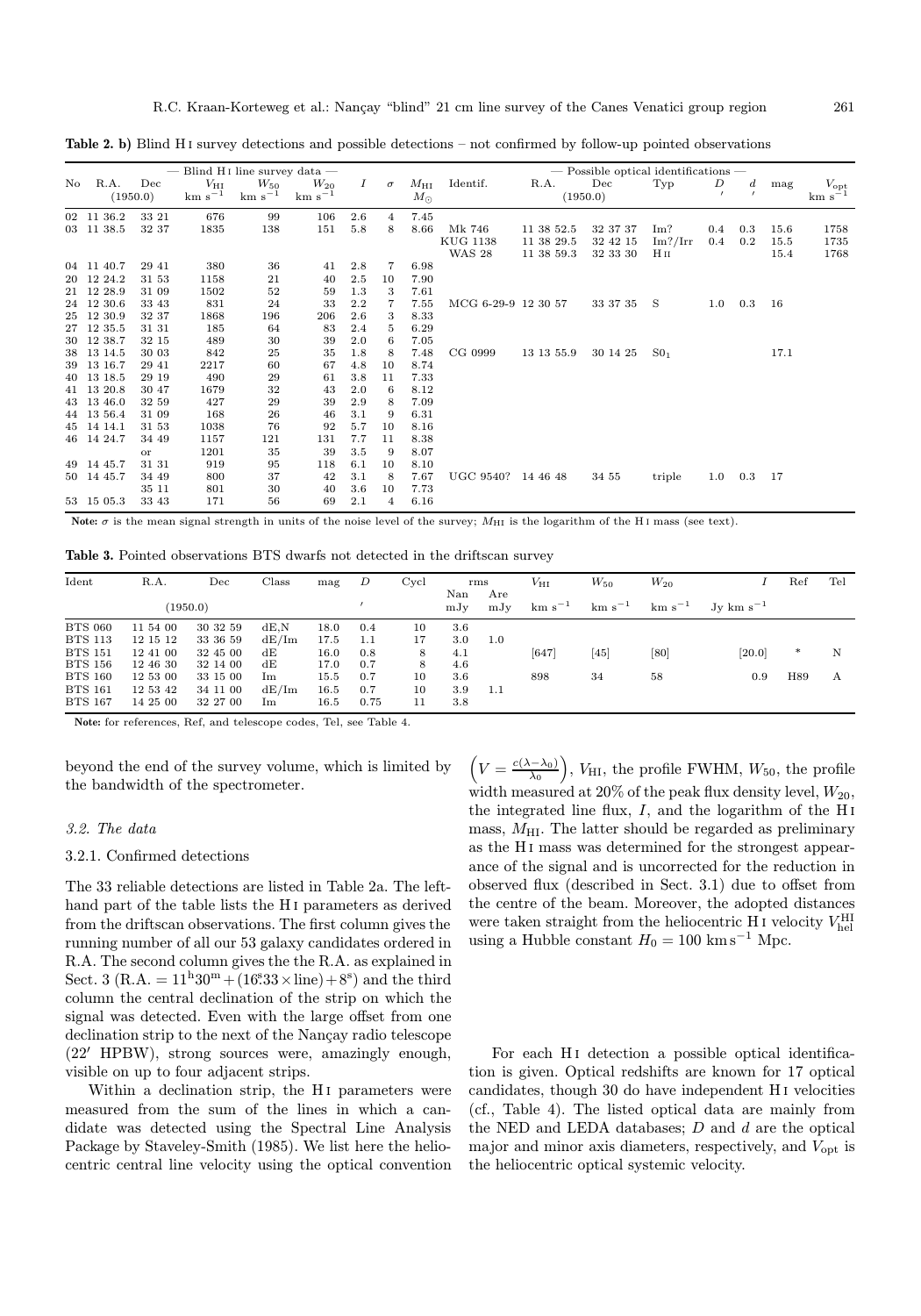|          |                                  |                                                   |                                             | $-$ H <sub>I</sub> survey data $-$ |                                         |                                           |                             |                                                                                                                                                                                         |                                                      |                                                            | $-$ pointed H <sub>I</sub> observations $-$                                          |                                                                   |                                                                                      |
|----------|----------------------------------|---------------------------------------------------|---------------------------------------------|------------------------------------|-----------------------------------------|-------------------------------------------|-----------------------------|-----------------------------------------------------------------------------------------------------------------------------------------------------------------------------------------|------------------------------------------------------|------------------------------------------------------------|--------------------------------------------------------------------------------------|-------------------------------------------------------------------|--------------------------------------------------------------------------------------|
| No       | Identif.                         | Dec                                               | $\frac{V_{\rm HI}}{\rm km~s^{-1}}$          | $W_{50}$<br>km s <sup>-1</sup>     | $\frac{W_{20}}{\mathrm{km~s}^{-1}}$     | ${\rm Jy~km~s}^{-1}$                      | $M_{\rm HI}$<br>$M_{\odot}$ | $\frac{V_{\rm HI}}{\rm km~s^{-1}}$                                                                                                                                                      | $\frac{W_{50}}{\mathrm{km~s}^{-1}}$                  |                                                            | $\frac{W_{20}}{\text{km s}^{-1}}$ Jy km s <sup>-1</sup>                              | Ref                                                               | Tel                                                                                  |
| 01       | <b>UGC 6610</b>                  | 34 05                                             | 1852                                        | 180                                | 201                                     | 4.5                                       | 8.56                        | 1851<br>1851<br>1851                                                                                                                                                                    | 209<br>205                                           | $\substack{222 \\ 210}$                                    | 8.8<br>9.2                                                                           | $_{\rm T98}^{*}$<br><b>B92</b>                                    |                                                                                      |
| 05       | <b>UGC 6684</b>                  | 31 53                                             | 1784                                        | 143                                | 152                                     | 5.4                                       | 8.84                        |                                                                                                                                                                                         | $142\,$                                              | 159<br>161                                                 | $5.8\,$<br>6.5                                                                       | $rac{S90}{TST9}$                                                  |                                                                                      |
| 06<br>07 | <b>BTS 59</b><br><b>NGC 4020</b> | $31\ 31$<br>30 47                                 | 668<br>764                                  | 64<br>150                          | 76<br>178                               | $2.4\,$<br>8.6                            | $7.40\,$<br>8.07            | 1788<br>1789<br>648<br>648<br>760                                                                                                                                                       | $\frac{108}{48}$<br>$\frac{48}{162}$                 | 65<br>183                                                  | 7.1<br>11.1                                                                          | H89<br>S90<br>M94<br>FT81<br>G94                                  |                                                                                      |
|          |                                  |                                                   |                                             |                                    |                                         |                                           |                             | 762<br>757                                                                                                                                                                              | $\frac{176}{175}$                                    |                                                            | $\begin{array}{c} 9.1 \\ 13.3 \end{array}$                                           |                                                                   |                                                                                      |
| 08       | <b>UGC 7007</b>                  | 33 43                                             | 788                                         | 21                                 | 63                                      | 2.4                                       | 7.54                        | 760<br>771                                                                                                                                                                              | $\bf 59$                                             | $\begin{array}{c} 193 \\ 180 \\ 70 \end{array}$<br>67      | $\begin{array}{c} 2.5 \\ 3.8 \end{array}$                                            | $\ast$<br>$_{\rm TC88}^{\rm FT81}$                                | NNNAGAAAEENGGAAEGGGGWAAA                                                             |
| 09       | <b>NGC 4062</b>                  | 32 15                                             | 743                                         | 278                                | 304                                     | 24.6                                      | 8.50                        | $786$<br>$774$<br>$767$<br>$779$                                                                                                                                                        |                                                      | $\frac{72}{310}$<br>315<br>303                             | 3.4                                                                                  | H83                                                               |                                                                                      |
|          |                                  |                                                   |                                             |                                    |                                         |                                           |                             | 765                                                                                                                                                                                     | $\begin{array}{c} 325 \\ 288 \end{array}$            |                                                            | $\begin{array}{c} 23.6 \\ 41.7 \\ 19.5 \end{array}$                                  | F95<br>F95<br>DR78<br>FT81<br>DS83<br>RD76<br>RD76                |                                                                                      |
|          |                                  |                                                   |                                             |                                    |                                         |                                           |                             | 774<br>769<br>766<br>774                                                                                                                                                                | $\frac{303}{312}$                                    | $\frac{298}{307}$<br>356                                   | $\frac{17.3}{26.7}$<br>24.8                                                          |                                                                   |                                                                                      |
|          |                                  |                                                   |                                             |                                    |                                         |                                           |                             | 764                                                                                                                                                                                     |                                                      | 303                                                        | 25.1                                                                                 | <b>BW94</b>                                                       |                                                                                      |
| 10       | <b>UGC 7131</b>                  | 31 09                                             | 259                                         | 106                                | 116                                     | 4.3                                       | 6.83                        | $\frac{253}{249}$                                                                                                                                                                       | $\begin{array}{c} 302 \\ 117 \end{array}$            | 128                                                        | 4.6                                                                                  | S90<br>B85b<br>L87                                                |                                                                                      |
| 11       | <b>NGC 4136</b>                  | 30 03<br>30 25                                    | 614<br>612                                  | 93<br>81                           | 109<br>100                              | 40.0<br>17.3                              | 8.85                        |                                                                                                                                                                                         | 92<br>101                                            | 109<br>$\begin{array}{c} 128 \\ 105 \end{array}$           | $25.0\,$<br>35.0                                                                     | $\frac{\textrm{A79}}{\textrm{G94}}$                               |                                                                                      |
|          |                                  |                                                   |                                             |                                    |                                         |                                           |                             | $\begin{array}{c} 596 \\ 607 \\ 612 \end{array}$                                                                                                                                        | 89                                                   | 107                                                        | 47.1                                                                                 | $_{\rm FT81}^{\rm HR86}$                                          |                                                                                      |
| 12       | NGC 4173                         | 29 19                                             | $\begin{array}{c} 1124 \\ 1124 \end{array}$ | 164                                | 180                                     | 34.2                                      | 9.01                        |                                                                                                                                                                                         | 94<br>158                                            | <sup>112</sup><br>172                                      | 49.4<br>33.0                                                                         |                                                                   |                                                                                      |
|          |                                  | 29 41                                             |                                             | 164                                | 225                                     | 28.9                                      |                             |                                                                                                                                                                                         | $58\,$<br>83                                         | $\frac{98}{150}$<br>$\frac{150}{173}$<br>$\frac{205}{150}$ | $21.6\,$<br>19.7                                                                     | $\rm W R86$<br>$\mathbf{B}85$                                     |                                                                                      |
| 13       | <b>NGC 4203</b>                  | 33 21                                             | 1093                                        | 212                                | 228                                     | 27.1                                      | 8.88                        |                                                                                                                                                                                         | 170                                                  | 264                                                        | $\substack{42.2 \\ 26.7}$                                                            | G94<br>FT81<br>BC83<br>BB77                                       |                                                                                      |
|          |                                  |                                                   |                                             |                                    |                                         |                                           |                             |                                                                                                                                                                                         | $\,230$<br>240                                       | 270                                                        | 6.4                                                                                  |                                                                   |                                                                                      |
|          |                                  |                                                   |                                             |                                    |                                         |                                           |                             |                                                                                                                                                                                         | 240                                                  |                                                            | $\underset{27.1}{27.4}$<br>27.6                                                      | $_{\rm BK81}^{\rm B87}$                                           |                                                                                      |
|          |                                  |                                                   |                                             |                                    |                                         |                                           |                             |                                                                                                                                                                                         | 229                                                  | $\bf 274$<br>${\bf 265}$                                   | 20.7                                                                                 | $_{\rm K77}^{\rm B87}$                                            |                                                                                      |
| 14       | <b>UGC 7300</b>                  | 29 19                                             | 1210                                        | 70                                 | 95                                      | 3.6                                       | 8.09                        |                                                                                                                                                                                         | $\begin{array}{c} 243 \\ 73 \\ 70 \\ 75 \end{array}$ | $\frac{283}{91}$                                           | 24<br>10.4                                                                           | G94<br>vD88<br>S90                                                |                                                                                      |
|          |                                  |                                                   |                                             |                                    |                                         |                                           |                             |                                                                                                                                                                                         |                                                      | 96<br>98                                                   | 13.8                                                                                 | TW79<br>VZ97<br>G94<br>FT81                                       |                                                                                      |
| 15       | <b>UGC 7427</b>                  | 35 11                                             | 732                                         | 31                                 | 41                                      | 2.1                                       | 7.42                        | $\begin{array}{c} 618 \\ 1122 \\ 1020 \\ 1085 \\ 1127 \\ 1083 \\ 1091 \\ 1091 \\ 1093 \\ 1094 \\ 1093 \\ 1094 \\ 1210 \\ 1224 \\ 1210 \\ 1215 \\ 712 \\ 724 \\ 729 \\ 1138 \end{array}$ | $_{35}^{78}\,$                                       | 102<br>72                                                  | $13.1\,$<br>0.8                                                                      | $*$                                                               | Camb E G N A A E G N A A A A A B E W A A A B E G N A A A A N A A E E B B B E G G W G |
|          |                                  |                                                   |                                             |                                    |                                         |                                           |                             |                                                                                                                                                                                         | $41\,$<br>39                                         | $\frac{61}{57}$                                            | 2.8<br>2.3                                                                           | ${\bf S90}$<br>H89                                                |                                                                                      |
| 16       | <b>UGC 7428</b>                  | 32 15                                             | 1134                                        | 65                                 | 72                                      | 6.3                                       | 8.28                        |                                                                                                                                                                                         | 67                                                   | 83                                                         | 9.2                                                                                  | B85b<br>$\ast$                                                    |                                                                                      |
|          |                                  | 32 37                                             |                                             |                                    | very weak                               |                                           |                             | 1137<br>1140                                                                                                                                                                            | 66<br>65                                             | 85<br>83                                                   | 7.3<br>$\substack{7.6 \\ 22.3}$                                                      | $_{\rm L87}^{\rm S90}$                                            |                                                                                      |
| 17       | <b>NGC 4359</b>                  | 31 53<br>31 31                                    | $\begin{array}{c} 1240 \\ 1250 \end{array}$ | $\substack{182\\182}$              | $\substack{203 \\ 201}$                 | $25.7\,$<br>-5.4                          | 8.97                        | 1253                                                                                                                                                                                    | 204                                                  | $\frac{220}{216}$                                          |                                                                                      | FT81<br>FT81<br>FT81<br>FT81<br>H98<br>HS85<br>DR78<br>R80<br>R90 |                                                                                      |
| 18       | <b>NGC 4395</b>                  | $\begin{array}{c} 33 \ 43 \\ 34 \ 05 \end{array}$ | $\frac{310}{326}$                           | $\frac{102}{109}$<br>95<br>94      | $\frac{129}{130}$                       | $\underset{175.1}{389.9}$                 | 8.95                        | 318<br>319                                                                                                                                                                              | 123                                                  | 135                                                        | $\begin{array}{c} 334.3 \\ 405.8 \\ 330.2 \\ 176.8 \\ 300 \\ \text{---} \end{array}$ |                                                                   |                                                                                      |
|          |                                  | $\begin{array}{c} 33 \ 21 \\ 34 \ 27 \end{array}$ | $\frac{303}{304}$                           |                                    | $\frac{124}{118}$                       | $\begin{array}{c} 9.5 \\ 4.1 \end{array}$ |                             | $\frac{318}{315}$<br>$320$                                                                                                                                                              | 112<br>101                                           | $\begin{array}{c} 132 \\ 141 \\ 140 \end{array}$           |                                                                                      |                                                                   |                                                                                      |
| 19       | NGC 4414                         | 31 31                                             | 703                                         | 331                                | 377                                     | 69.9                                      | 8.91                        | 330<br>720                                                                                                                                                                              | 118<br>380                                           | 135<br>418                                                 | 296.7<br>65.1                                                                        | $\frac{\widetilde{\text{W}}86}{\text{FT}81}$                      |                                                                                      |
| 20       | <b>UGC 7673</b>                  | 30 03                                             | 654                                         | 72                                 | 85                                      | 11.5                                      | 8.06                        |                                                                                                                                                                                         | $383\,$                                              | 422                                                        | $63.1\,$                                                                             | <b>RA86</b>                                                       | W                                                                                    |
|          |                                  |                                                   |                                             |                                    |                                         |                                           |                             | $716$<br>$645$<br>$649$<br>$642$                                                                                                                                                        | $\substack{70\\61}$                                  | 82                                                         | $\substack{14.0\\6.7}$                                                               | H96<br>H89<br>B85b<br>VZ97<br>G94                                 | AAABEGGGAB                                                                           |
|          |                                  |                                                   |                                             |                                    |                                         |                                           |                             | 644<br>644                                                                                                                                                                              | $\!\!72$                                             | 86                                                         | 10.4                                                                                 |                                                                   |                                                                                      |
|          |                                  |                                                   |                                             |                                    |                                         |                                           |                             | $\begin{array}{c} 639 \\ 639 \end{array}$                                                                                                                                               | $\begin{array}{c} 55 \\ 58 \end{array}$              | 73                                                         | $_{\rm 9.2}^{8.9}$                                                                   |                                                                   |                                                                                      |
| 21       | <b>UGC 7698</b>                  | 31 53                                             | 333                                         | 59                                 | $\substack{74 \\ 73}$                   | 47.3                                      | 8.09                        | $\frac{643}{334}$                                                                                                                                                                       | $53\,$                                               | $\begin{array}{c} 91 \\ 72 \end{array}$                    | $\begin{array}{c} 9.6 \\ 17.9 \end{array}$                                           | FT75<br>FT81<br>TC88<br>H89<br>FT81<br>A79                        |                                                                                      |
|          |                                  | 31 31                                             | 330                                         | 51                                 |                                         | 11.5                                      |                             | 335<br>334                                                                                                                                                                              | 66<br>$\overline{48}$                                | $\begin{array}{c} 93 \\ 76 \end{array}$<br>$\bf 72$        | $43.1$<br>$29.9$<br>$52.2$<br>$35.0$                                                 |                                                                   | $_{\rm Camb}$                                                                        |
|          |                                  |                                                   |                                             |                                    |                                         |                                           |                             |                                                                                                                                                                                         | 55<br>63                                             |                                                            | 41.1                                                                                 | H81<br>FT75<br>TC88                                               |                                                                                      |
| 26       | <b>NGC 4525</b>                  | 30 25                                             | 1182                                        | 140                                | 148                                     | 5.2                                       | 8.23                        | $332$<br>$335$<br>$331$<br>$1165$<br>$1177$                                                                                                                                             | $\begin{array}{c} 145 \\ 149 \end{array}$            | $\substack{73 \\ 164}$<br>161                              | $6.3$<br>$6.7$                                                                       | $\ast$<br>$_{\rm T98}$                                            |                                                                                      |
|          |                                  |                                                   |                                             |                                    |                                         |                                           |                             | $\begin{array}{c} 1174 \\ 1172 \end{array}$                                                                                                                                             | 149                                                  | 162                                                        | $6.5\,$                                                                              | G94<br>K96                                                        |                                                                                      |
| 28       | UGCA 292                         | $\begin{array}{c} 32 \ 59 \\ 33 \ 21 \end{array}$ | $\begin{array}{c} 305 \\ 331 \end{array}$   | $\substack{29 \\ 26}$              | $\begin{array}{c} 44 \\ 35 \end{array}$ | $\substack{23.5 \\ 2.7}$                  | 7.71                        | $\frac{309}{309}$                                                                                                                                                                       | $\frac{29}{30}$                                      | $42\,$                                                     | $\substack{13.9\\20.5}$                                                              |                                                                   |                                                                                      |
|          |                                  |                                                   |                                             |                                    |                                         |                                           |                             | 308<br>307                                                                                                                                                                              | $\frac{27}{25}$                                      |                                                            | 15.7                                                                                 | H96<br>VZ97<br>LS79<br>FT81<br>TC88                               | EGGNNEWABEGG                                                                         |
|          |                                  |                                                   |                                             |                                    |                                         |                                           |                             | 312<br>308                                                                                                                                                                              |                                                      | 51<br>44                                                   | $\begin{array}{c} 13.6 \\ 11.0 \end{array}$                                          |                                                                   |                                                                                      |

Table 4. Comparison of survey data with pointed H<sub>I</sub> line observations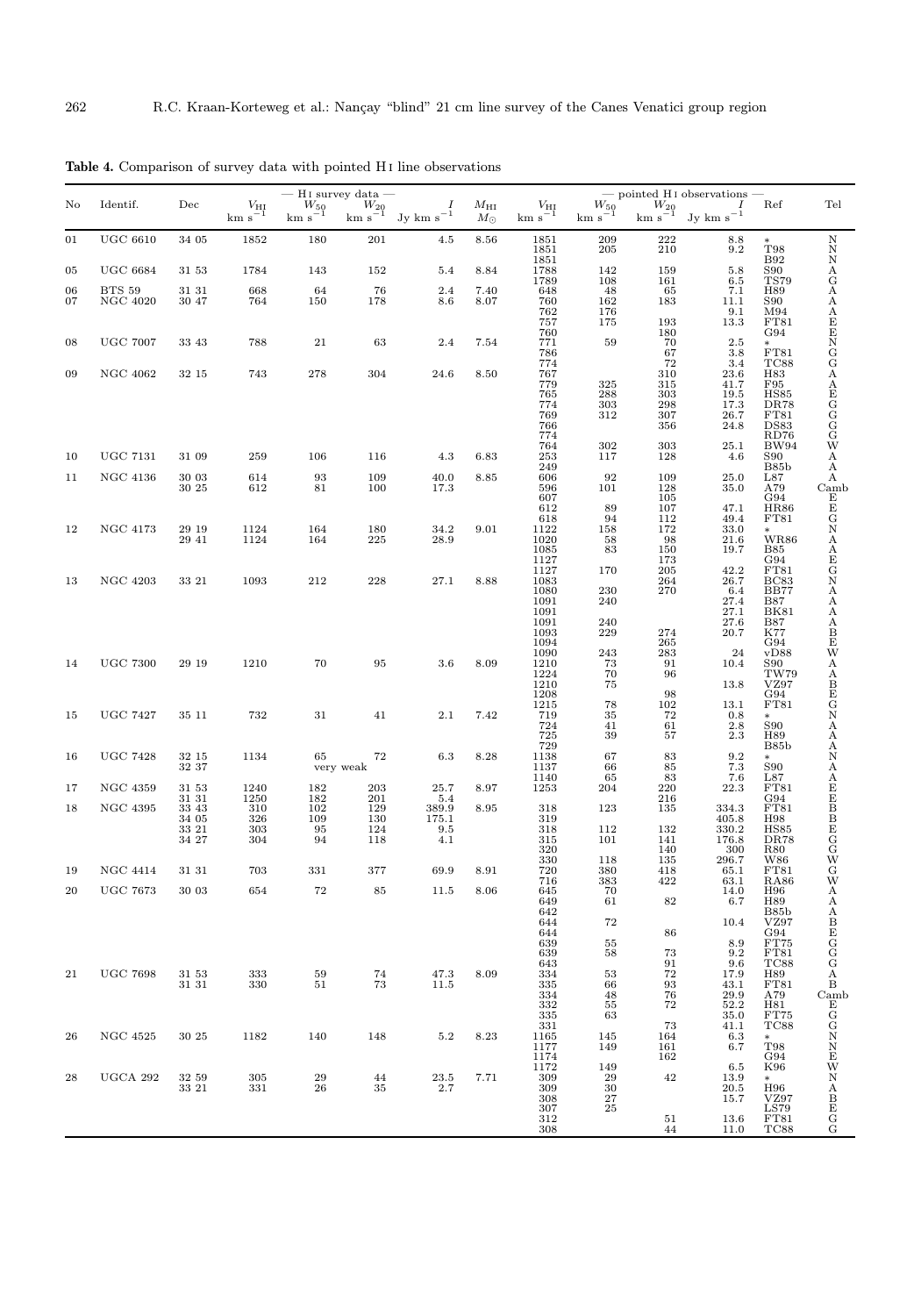Table 4. continued

|    | $-$ H <sub>I</sub> survey data $-$<br>$-$ pointed H <sub>I</sub> observations $-$ |           |                             |                                |                             |                                             |                             |                             |                         |                                  |                                             |                           |                                        |
|----|-----------------------------------------------------------------------------------|-----------|-----------------------------|--------------------------------|-----------------------------|---------------------------------------------|-----------------------------|-----------------------------|-------------------------|----------------------------------|---------------------------------------------|---------------------------|----------------------------------------|
| No | Identif.                                                                          | $\rm Dec$ | $V_{\rm HI}$<br>$km s^{-1}$ | $\mathcal{W}_{50}$<br>$km s-1$ | $W_{20}$<br>$\rm km~s^{-1}$ | $\boldsymbol{I}$<br>$Jv$ km s <sup>-1</sup> | $M_{\rm HI}$<br>$M_{\odot}$ | $V_{\rm HI}$<br>$km s^{-1}$ | $W_{50}$<br>$km s^{-1}$ | $$W_{20}\atop{ {\rm km~s}^{-1}}$ | $\boldsymbol{I}$<br>$Jy$ km s <sup>-1</sup> | Ref                       | Tel                                    |
| 29 | <b>BTS 147</b>                                                                    | 32 59     | 760                         | 65                             | 72                          | 4.4                                         | 7.78                        | 765                         | 58                      | 90                               | 3.8                                         | H89                       | A                                      |
|    |                                                                                   |           |                             |                                |                             |                                             |                             | 775                         |                         |                                  | $5.5\,$                                     | R94                       | W                                      |
| 31 | <b>NGC 4631</b>                                                                   | 32 37     | 604                         | 296                            | 319                         | 604.1                                       | 9.72                        | 606                         | 261                     | 306                              | 787.6                                       | <b>KS77</b>               | A                                      |
|    |                                                                                   | 32 59     | 604                         | 298                            | 317                         | 547.3                                       |                             | 606                         |                         |                                  |                                             | <b>KS79</b>               | А                                      |
|    |                                                                                   | 33 21     | 582                         | 229                            | 285                         | 35.7                                        |                             | 613                         | 301                     | 325                              | 604.3                                       | FT81                      | $\, {\bf B}$                           |
|    |                                                                                   |           |                             |                                |                             |                                             |                             |                             |                         |                                  | 766.1                                       | H75                       | $\mathbf E$                            |
|    |                                                                                   |           |                             |                                |                             |                                             |                             | 617                         | 286                     | 320                              | 323.6                                       | DR78                      | G                                      |
|    |                                                                                   |           |                             |                                |                             |                                             |                             | 613                         |                         | 320                              | 639.3                                       | <b>R80</b>                | G                                      |
|    |                                                                                   |           |                             |                                |                             |                                             |                             | 600                         |                         |                                  | 610                                         | W69                       | $\, {\rm N}$                           |
|    |                                                                                   |           |                             |                                |                             |                                             |                             | 610                         |                         | 380                              | 506.1                                       | W78                       | W                                      |
|    |                                                                                   |           |                             |                                |                             |                                             |                             | 615                         |                         |                                  | 428.8                                       | <b>R94</b>                | W                                      |
| 32 | <b>NGC 4656</b>                                                                   | 32 15     | 666                         | 101                            | 155                         | 369.5                                       | 9.59                        | 634                         |                         |                                  |                                             | <b>KS79</b>               | A                                      |
|    |                                                                                   | 32 27     | 623                         | 146                            | 200                         | 324.5                                       |                             | 649                         | 146                     | 187                              | 327.0                                       | FT81                      | $\boldsymbol{B}$                       |
|    |                                                                                   | 32 59     | 637                         | 54                             | 108                         | 37.5                                        |                             | 645                         | 126                     | 194                              | 182.3                                       | <b>DR78</b>               | $_{\rm G}^{\rm G}$                     |
|    |                                                                                   |           |                             |                                |                             |                                             |                             | 644                         |                         | 174                              | 393.0                                       | <b>R80</b>                |                                        |
|    |                                                                                   |           |                             |                                |                             |                                             |                             | 646<br>639                  |                         | 184                              | 274.6<br>305.9                              | TC88<br><b>DS83</b>       | $\mathbf G$                            |
|    |                                                                                   |           |                             |                                |                             |                                             |                             | 630                         |                         | 212                              | 258                                         | W69                       | G<br>$\mathbf N$                       |
|    |                                                                                   |           |                             |                                |                             |                                             |                             | 650                         |                         | 240                              | 265.6                                       | W78                       | W                                      |
|    |                                                                                   |           |                             |                                |                             |                                             |                             | 660                         |                         |                                  | 302.2                                       | <b>R94</b>                | W                                      |
| 33 | <b>UGC 7916</b>                                                                   | 34 49     | 608                         | 58                             | 76                          | 18.1                                        | 8.20                        | 603                         | 57                      | 77                               | 10.5                                        | H89                       | A                                      |
|    |                                                                                   | 34 27     | 605                         | 62                             | 81                          | 9.3                                         |                             | 612                         | 60                      | 87                               | 25.4                                        | FT81                      | B                                      |
|    |                                                                                   |           |                             |                                |                             |                                             |                             | 603                         |                         | 81                               | 18.3                                        | TC88                      | G                                      |
| 34 | UGCA 309                                                                          | 34 49     | 725                         | 54                             | 60                          | 5.3                                         | 7.82                        | 730                         | 42                      |                                  | 5.6                                         | VZ97                      | B                                      |
|    |                                                                                   |           |                             |                                |                             |                                             |                             | 717                         | 40                      |                                  | 6.4                                         | LS79                      | E                                      |
|    |                                                                                   |           |                             |                                |                             |                                             |                             | 731                         |                         | 53                               | 5.8                                         | TC88                      | $\mathbf G$                            |
|    |                                                                                   |           |                             |                                |                             |                                             |                             | 730                         | 57                      | 67                               | $7.0\,$                                     | FT81                      | $\mathbf G$                            |
| 35 | <b>NGC 4861</b>                                                                   | 35 11     | 848                         | 76                             | 107                         | 38.6                                        | 8.82                        | 839                         | 89                      | 118                              | 34.3                                        | $\ast$                    | $\mathbf N$                            |
|    |                                                                                   | 34 49     | 825                         | 54                             | 71                          | 4.5                                         |                             | 837                         |                         | 119                              | 39.5                                        | C74                       | $\mathbf N$                            |
|    |                                                                                   |           |                             |                                |                             |                                             |                             | 847                         |                         | 114                              | 49.1                                        | <b>BC81</b>               | $\mathbf N$                            |
|    |                                                                                   |           |                             |                                |                             |                                             |                             | 843                         | 150                     | 215                              | 56.5                                        | <b>B82</b>                | $\mathbf N$                            |
|    |                                                                                   |           |                             |                                |                             |                                             |                             | 847                         | 86                      | 116                              | 40.6                                        | FT81                      | ${\bf G}$                              |
|    |                                                                                   |           |                             |                                |                             |                                             |                             | 839                         | 87                      | 110                              | 34.1                                        | <b>BW94</b>               | W                                      |
| 36 | <b>UGC 8181</b>                                                                   | 32 59     | 889                         | 78                             | 96                          | 5.4                                         | 8.00                        | 894                         | 104                     | 146                              | 4.4                                         | $\ast$                    | $\mathbf N$                            |
|    |                                                                                   |           |                             |                                |                             |                                             |                             | 886                         | 97                      | 115                              | 4.0                                         | S90                       | А                                      |
|    |                                                                                   |           |                             |                                |                             |                                             |                             | 882                         |                         |                                  |                                             | B85b                      | А                                      |
| 37 | <b>UGC 8246</b>                                                                   | 34 27     | 811                         | 138                            | 153                         | 19.3                                        | 8.48                        | 749                         |                         |                                  |                                             | B85b                      | А                                      |
|    |                                                                                   |           |                             |                                |                             |                                             |                             | 813                         | 138                     | 170                              | 19.7                                        | FT81                      | G                                      |
| 42 | <b>UGC 8647</b>                                                                   | 31 31     | 743                         | 26                             | 51                          | 3.1                                         | 7.60                        | 747                         | 47                      | 77                               | 5.1                                         | S90                       | $\boldsymbol{\rm{A}}$                  |
| 47 | <b>NGC 5727</b>                                                                   | 34 27     | 1485                        | 185                            | 194                         | 13.3                                        | 8.84                        | 1492                        |                         | 202                              | 15.1                                        | <b>HG84</b>               | A                                      |
|    |                                                                                   |           |                             |                                |                             |                                             |                             | 1489                        |                         | 217                              | 15.1                                        | H83                       | G                                      |
|    |                                                                                   | 34 05     | 1471                        | 163                            | 178                         | 8.0                                         |                             | 1491                        | 192                     | 196                              | 13.6                                        | FT81                      | G                                      |
|    |                                                                                   |           |                             |                                |                             |                                             |                             | 1492                        |                         | 217                              | 15.1                                        | <b>HG83</b>               | $\mathbf G$                            |
| 48 | <b>UGC 9506</b>                                                                   | 31 25     | 1532                        | 98                             | 112                         | 7.8                                         | 8.63                        | 1530                        | 61                      | 119                              | 6.9                                         | $\ast$                    | $\mathbf N$                            |
|    |                                                                                   |           |                             |                                |                             |                                             |                             | 1519                        | 51                      | 102                              | 4.1                                         | <b>S90</b><br><b>TS79</b> | $\boldsymbol{\mathrm{A}}$<br>${\bf G}$ |
|    | <b>UGC 9597</b>                                                                   | 31 09     |                             |                                |                             | 4.9                                         | 8.80                        | 1521                        |                         | 120<br>150                       | 8.0                                         |                           |                                        |
| 51 |                                                                                   |           | 1728                        | 133                            | 157                         |                                             |                             | 1734<br>1727                | 135<br>128              | 200                              | 3.1                                         | S90<br><b>TS79</b>        | Α<br>G                                 |
| 52 | NGC 5789                                                                          | 30 25     | 1823                        | 106                            | 128                         | 6.1                                         | 8.68                        | 1805                        | 105                     |                                  | 5.3<br>5.9                                  | C93                       | $\mathbf A$                            |
|    |                                                                                   |           |                             |                                |                             |                                             |                             | 1800                        | 118                     | 190                              | 8.0                                         | P79                       | ${\bf G}$                              |
|    |                                                                                   |           |                             |                                |                             |                                             |                             | 1801                        |                         | 165                              | 6.9                                         | <b>TC88</b>               | $\mathbf G$                            |
|    |                                                                                   |           |                             |                                |                             |                                             |                             | 1806                        | 96                      | 133                              | 5.8                                         | OS93                      | W                                      |
|    |                                                                                   |           |                             |                                |                             |                                             |                             |                             |                         |                                  |                                             |                           |                                        |

# Table 4. References and telescope codes

| A79          | Allsopp $(1979)$               | <b>BC81</b> | Balkowski & Chamaraux (1981) | <b>BC83</b> | Balkowski & Chamaraux (1983)  |
|--------------|--------------------------------|-------------|------------------------------|-------------|-------------------------------|
| <b>BB77</b>  | Bieging $& Bierman (1977)$     | B85         | Bothun et al. (1985)         | B85b        | Bothun et al. (1985b)         |
| B82          | Bottinelli et al. (1982)       | B92         | Bottinelli et al. (1992)     | BW94        | Broeils & van Woerden (1994)  |
| <b>BK81</b>  | Burstein & Krumm (1981)        | B87         | Burstein et al. (1987)       | C74         | Carozzi et al. (1974)         |
| C93          | Chengalur et al. (1993)        | DS83        | Davis & Seaguist $(1983)$    | DR78        | Dickel $& \text{Root} (1978)$ |
| FT75         | Fisher $&$ Tully $(1975)$      | FT81        | Fisher $&$ Tully $(1981)$    | F95         | Freudling (1995)              |
| G94          | Garcia-Baretto et al. (1994)   | HG84        | Haynes & Giovanelli (1984)   | H98         | Haynes et al. (1998)          |
| HG83         | Hewitt et al. $(1983)$         | H83         | Hewitt et al. $(1983)$       | H89         | Hoffman et al. $(1989)$       |
| H96          | Hoffman et al. $(1996)$        | H75         | Huchtmeier (1975)            | H81         | Huchtmeier et al. (1981)      |
| <b>HS85</b>  | Huchtmeier & Seiradakis (1985) | HR86        | Huchtmeier & Richter (1986)  | K96         | Kamphuis et al (1996)         |
| K77          | Knapp et al. $(1977)$          | KS77        | Krumm $&$ Salpeter (1977)    | <b>KS79</b> | Krumm $&$ Salpeter (1979)     |
| L87          | Lewis $(1987)$                 | LST9        | Lo $&$ Sargent $(1979)$      | M94         | Magri (1994)                  |
| OS93         | Oosterloo $&$ Shostak (1993)   | P79         | Peterson (1979)              | R94         | Rand (1994)                   |
| RA86         | Rhee $&$ van Albada (1996)     | RD76        | Rood $&$ Dickel $(1976)$     | R80         | Rots (1980)                   |
| S90          | Schneider et al. (1990)        | <b>TW79</b> | Tarter $&$ Wright $(1979)$   | T98         | Theureau et al. (1998)        |
| <b>TS79</b>  | Thuan $&$ Seitzer (1979)       | TM81        | Thuan $& Martin(1981)$       | TC88        | Tifft $& Cocke (1988)$        |
| vD88         | van Driel et al. (1988)        | VZ97        | Van Zee et al. $(1997)$      | W69         | Weliachew (1969)              |
| W78          | Weliachew et al. (1978)        | W86         | Wevers et al. $(1986)$       | WR86        | Williams $& Rood (1986)$      |
| $\ast$       | this paper                     |             |                              |             |                               |
| $\mathbf{A}$ | Arecibo                        | В           | Green Bank 43-m.             | Е           | Effelsberg                    |
| G            | Green Bank 90-m.               | N           | Nançay                       |             |                               |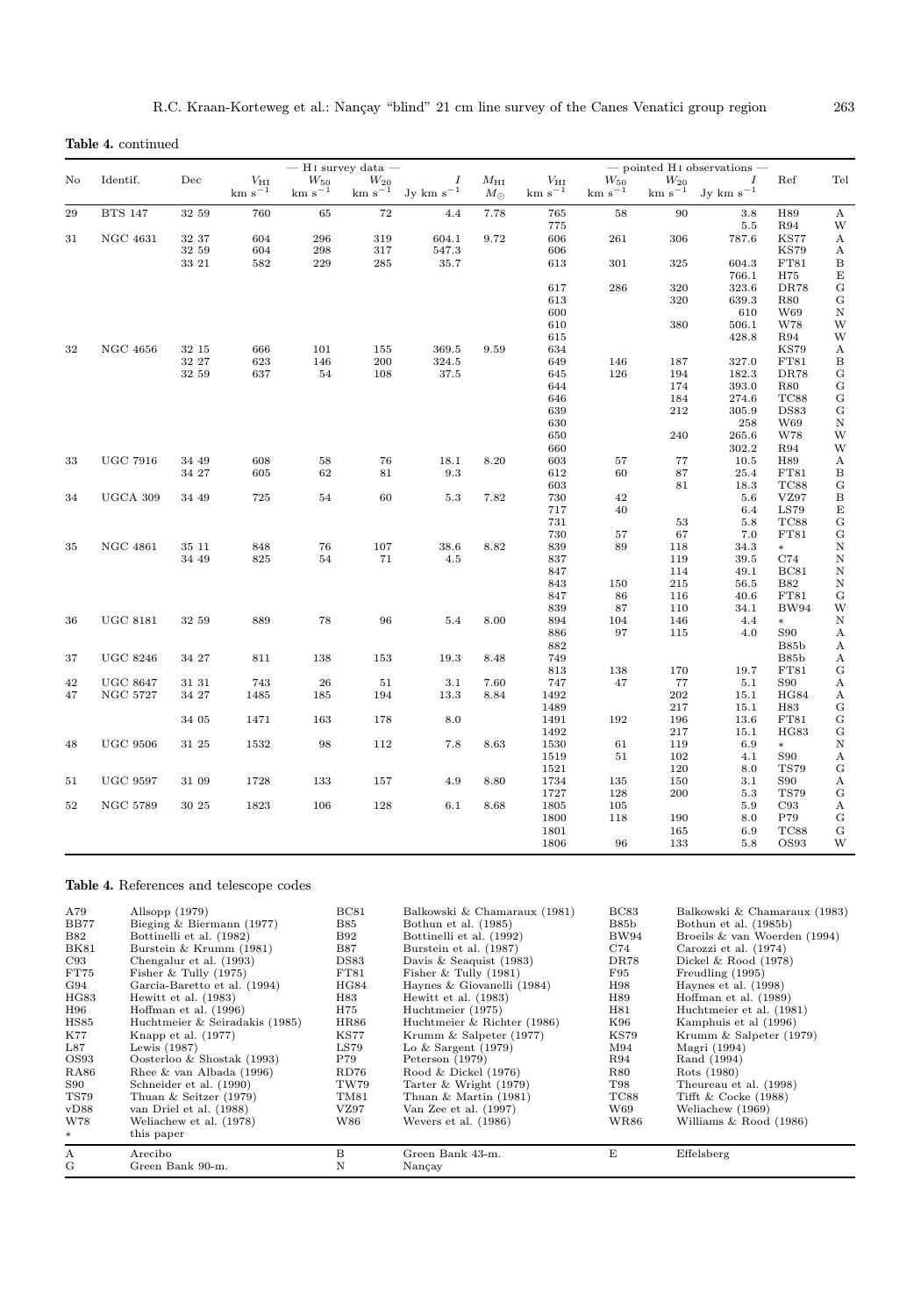| No. | Ident.          | Class.            | i       | $W_{50}$           | $W_{20}$          | $W_{50}^{\rm cor}$ | $W_{20}^{\rm cor}$ | $V_{\rm HI}$      | $M_{\rm HI}$ | $M_B$   | $V_{\rm HI}^{\rm POT}$ | $M_{\rm HI}^{\rm POT}$ | $M_{B}^{\rm POT}$ | $M_{\rm HI}/L_B$      |
|-----|-----------------|-------------------|---------|--------------------|-------------------|--------------------|--------------------|-------------------|--------------|---------|------------------------|------------------------|-------------------|-----------------------|
|     |                 |                   | $\circ$ | ${\rm km\ s}^{-1}$ | ${\rm km~s^{-1}}$ | $km s^{-1}$        | $km s^{-1}$        | ${\rm km~s}^{-1}$ | $M_{\odot}$  | mag     | $\rm km~s^{-1}$        | $M_{\odot}$            | mag               | $M_\odot/L_{\odot,B}$ |
| 01  | <b>UGC 6610</b> | Scd:              | 79      | 207                | 216               | 210                | 220                | 1851              | 8.86         | $-16.3$ | 2396                   | 9.08                   | $-16.5$           | 1.41                  |
| 05  | <b>UGC 6684</b> | Im?               | 48      | 125                | 160               | 168                | 215                | 1789              | 8.67         | $-16.1$ | 2316                   | 8.89                   | $-16.3$           | 1.09                  |
| 06  | <b>BTS 59</b>   | Im/dS0            | 60      | 48                 | 65                | 55                 | 75                 | 648               | 7.85         | $-13.6$ | 976                    | 8.21                   | $-14.0$           | 1.65                  |
| 07  | <b>NGC 4020</b> | SAB <sub>d?</sub> | 65      | 171                | 185               | 188                | 204                | 760               | 8.18         | $-16.1$ | 1103                   | 8.50                   | $-16.4$           | 0.35                  |
| 08  | <b>UGC 7007</b> | $Scd/Sm$ :        | 20      | 59                 | 70                | 172                | 205                | 777               | 7.66         | $-12.4$ | 1137                   | 7.99                   | $-12.7$           | 3.22                  |
| 09  | <b>NGC 4062</b> | SA(s)c            | 65      | 306                | 313               | 337                | 345                | 770               | 8.55         | $-17.4$ | 1118                   | 8.87                   | $-17.7$           | 0.25                  |
| 10  | <b>UGC 7131</b> | Sdm               | 74      | 117                | 128               | 121                | 133                | 251               | 6.83         | $-11.9$ | 487                    | 7.41                   | $-12.5$           | 0.76                  |
| 11  | <b>NGC 4136</b> | SAB(r)c           | 41      | 92                 | 111               | 140                | 169                | 608               | 8.51         | $-17.2$ | 906                    | 8.86                   | $-17.5$           | 0.27                  |
| 12  | <b>NGC 4173</b> | Sdm               | 82      | 117                | 160               | 118                | 162                | 1096              | 8.91         | $-16.6$ | 1479                   | 9.17                   | $-16.9$           | 1.20                  |
| 13  | <b>NGC 4203</b> | SAB <sub>0</sub>  | 20      | 236                | 271               | 690                | 792                | 1089              | 8.85         | $-18.3$ | 1489                   | 9.12                   | $-18.6$           | 0.22                  |
| 14  | <b>UGC 7300</b> | Im                | 31      | 74                 | 97                | 143                | 188                | 1213              | 8.63         | $-15.5$ | 1607                   | 8.87                   | $-15.7$           | 1.73                  |
| 15  | <b>UGC 7427</b> | Im                | 57      | 38                 | 63                | 45                 | 75                 | 724               | 7.39         | $-12.8$ | 1061                   | 7.72                   | $-13.1$           | 1.20                  |
| 16  | <b>UGC 7428</b> | Im                | 23      | 66                 | 84                | 168                | 215                | 1138              | 8.39         | $-16.1$ | 1531                   | 8.65                   | $-16.4$           | 0.57                  |
| 17  | <b>NGC 4359</b> | SB(rs)c?          | 23      | 204                | 218               | 522                | 558                | 1253              | 8.92         | $-17.0$ | 1658                   | 9.16                   | $-17.2$           | 0.85                  |
| 18  | <b>NGC 4395</b> | Sd III-IV         | 34      | 113                | 137               | 202                | 245                | 320               | 8.87         | $-16.8$ | 569                    | 9.37                   | $-17.3$           | 0.91                  |
| 19  | <b>NGC 4414</b> | SA(rs)c?          | 56      | 382                | 420               | 460                | 507                | 718               | 8.89         | $-18.2$ | 1027                   | 9.20                   | $-18.5$           | 0.26                  |
| 22  | <b>UGC 7673</b> | ImIII-IV          | 22      | 63                 | 83                | 168                | 222                | 643               | 7.98         | $-13.7$ | 923                    | 8.29                   | $-14.0$           | 2.03                  |
| 23  | <b>UGC 7698</b> | Im                | 46      | 57                 | 77                | 79                 | 107                | 333               | 8.00         | $-14.6$ | 567                    | 8.46                   | $-15.1$           | 0.93                  |
| 26  | <b>NGC 4525</b> | Scd:              | 60      | 148                | 162               | 170                | 187                | 1172              | 8.32         | $-17.4$ | 1545                   | 8.56                   | $-17.6$           | 0.15                  |
| 28  | UGCA 292        | Im IV-V           | 46      | 28                 | 46                | 38                 | 64                 | 309               | 7.53         | $-11.4$ | 542                    | 8.02                   | $-11.9$           | 6.00                  |
| 29  | <b>BTS 147</b>  | Im                | 60      | 58                 | 90                | 66                 | 104                | 770               | 7.82         | $-13.9$ | 1082                   | 8.12                   | $-14.2$           | 1.17                  |
| 31  | <b>NGC 4631</b> | SB(s)d            | 80      | 283                | 330               | 287                | 335                | 610               | 9.71         | $-19.1$ | 891                    | 10.04                  | $-19.4$           | 0.76                  |
| 32  | <b>NGC 4656</b> | SBm               | 78      | 136                | 199               | 139                | 203                | 644               | 9.45         | $-18.2$ | 927                    | 9.77                   | $-18.5$           | 0.95                  |
| 33  | <b>UGC 7916</b> | Sm IV             | 46      | 59                 | 82                | 82                 | 114                | 606               | 8.19         | $-14.9$ | 894                    | 8.53                   | $-15.2$           | 1.09                  |
| 34  | UGCA 309        | Im III/N?         | 29      | 46                 | 60                | 94                 | 124                | 727               | 7.89         | $-14.3$ | 1025                   | 8.19                   | $-14.6$           | 0.95                  |
| 35  | <b>NGC 4861</b> | $SB(s)m$ :        | 65      | 103                | 132               | 113                | 146                | 842               | 8.85         | $-16.7$ | 1157                   | 9.13                   | $-17.0$           | 0.95                  |
| 36  | <b>UGC 8181</b> | Sdm               | 74      | 101                | 131               | 105                | 136                | 887               | 7.89         | $-13.7$ | 1190                   | 8.15                   | $-14.0$           | 1.65                  |
| 37  | <b>UGC 8246</b> | SB(s)cd           | 80      | 138                | 170               | 140                | 173                | 781               | 8.45         | $-14.9$ | 1070                   | 8.72                   | $-15.2$           | 1.99                  |
| 42  | <b>UGC 8647</b> | Im                | 74      | 45                 | 77                | 46                 | 80                 | 747               | 7.83         | $-12.8$ | 982                    | 8.07                   | $-13.0$           | 3.30                  |
| 47  | <b>NGC 5727</b> | SABdm             | 57      | 192                | 208               | 228                | 248                | 1491              | 8.89         | $-16.6$ | 1748                   | 9.03                   | $-16.7$           | 1.14                  |
| 48  | <b>UGC 9506</b> | Im                | 64      | 56                 | 114               | 62                 | 127                | 1523              | 8.54         | $-12.9$ | 1767                   | 8.67                   | $-13.0$           | 15.42                 |
| 51  | <b>UGC 9597</b> | Sm:               | 38      | 132                | 175               | 214                | 284                | 1730              | 8.47         | $-14.1$ | 1973                   | 8.58                   | $-14.2$           | 4.35                  |
| 52  | <b>NGC 5789</b> | Sdm               | 27      | 106                | 163               | 233                | 359                | 1803              | 8.71         | $-17.1$ | 2047                   | 8.82                   | $-17.2$           | 0.48                  |

Table 5. H<sub>I</sub> properties of galaxies detected in the drift-scan CVn galaxy search

Notes: For comments on the inclination of the H<sub>I</sub> gas in NGC 4203 (No. 13), see Sect. 4.3;  $M_{\text{HI}}$  is the logarithm of the H i mass; "POT" denotes values based on distances calculated using the POTENT program (see text).

# 3.2.2. Pointed observations of galaxy candidates

As noted under results, 20 likely detections were identified above the  $\approx 4 \sigma$  level for which no credible optical counterpart could be identified either in the NED and LEDA databases or by visual examination on the sky surveys. These possible candidates generally are weak "signals" and in order to check on their reality we obtained pointed follow-up observations with the Nançay telescope. These follow-up observations allow the establishment of a database of blind Hi detections in the volume sampled here which is reliable down to the  $4\sigma$ level. The galaxy candidates are listed in Table 2b with the equivalent parameters as given in Table 2a. Also listed, next to the integrated line flux, is the factor above the  $1\sigma$  noise level for comparison with our  $4\sigma$  detection limit  $I \approx 1.2(\Delta V/30)^{1/2}$  Jy km s<sup>-1</sup> defined in Sect. 3.1.

These follow-up observations have an rms noise of about 6 mJy on average (compared to 10 mJy for the survey). We obtained our observations in total power (position-switching) mode using consecutive pairs of two-minute on- and two-minute off-source integrations. The autocorrelator was divided into two pairs of crosspolarized  $(H \text{ and } V)$  receiver banks, each with 512 channels and a 6.4 MHz wide bandpass. This yielded a velocity resolution of  $\sim 5.2 \text{ km s}^{-1}$ , which was smoothed

to 10.5  $\mathrm{km s}^{-1}$ , when required, during the data analysis. The centre frequencies of the two banks were tuned to the radial velocity of the galaxy candidate (cf., Table 2b).

The follow-up observations first were repeated on the optimized position from the driftscan detection. If not confirmed, a second round of pointed observations was made, offset by half a beam  $(11')$  to the north and south of the original position while the original R.A. position which can be determined to higher accuracy was kept constant. In a few cases, a further search at quarter beam offsets was done as well. The follow-up observations consisted of a number of cycles of 2 min on- and 2 min offsource integration. Off-source integrations were taken at approximately  $25'$  east of the target position.

We reduced our follow-up pointed H i spectra using the standard Nançay spectral line reduction packages available at the Nançay site. With this software we subtracted baselines (generally third order polynomials), averaged the two receiver polarizations, and applied a declinationdependent conversion factor to convert from units of  $T_{\text{sys}}$ to flux density in mJy. The  $T_{\rm sys}$ -to-mJy conversion factor is determined via a standard calibration relation established by the Nançay staff through regular monitoring of strong continuum sources. This procedure yields a calibration accuracy of  $\sim \pm 10\%$ . In addition, we applied a flux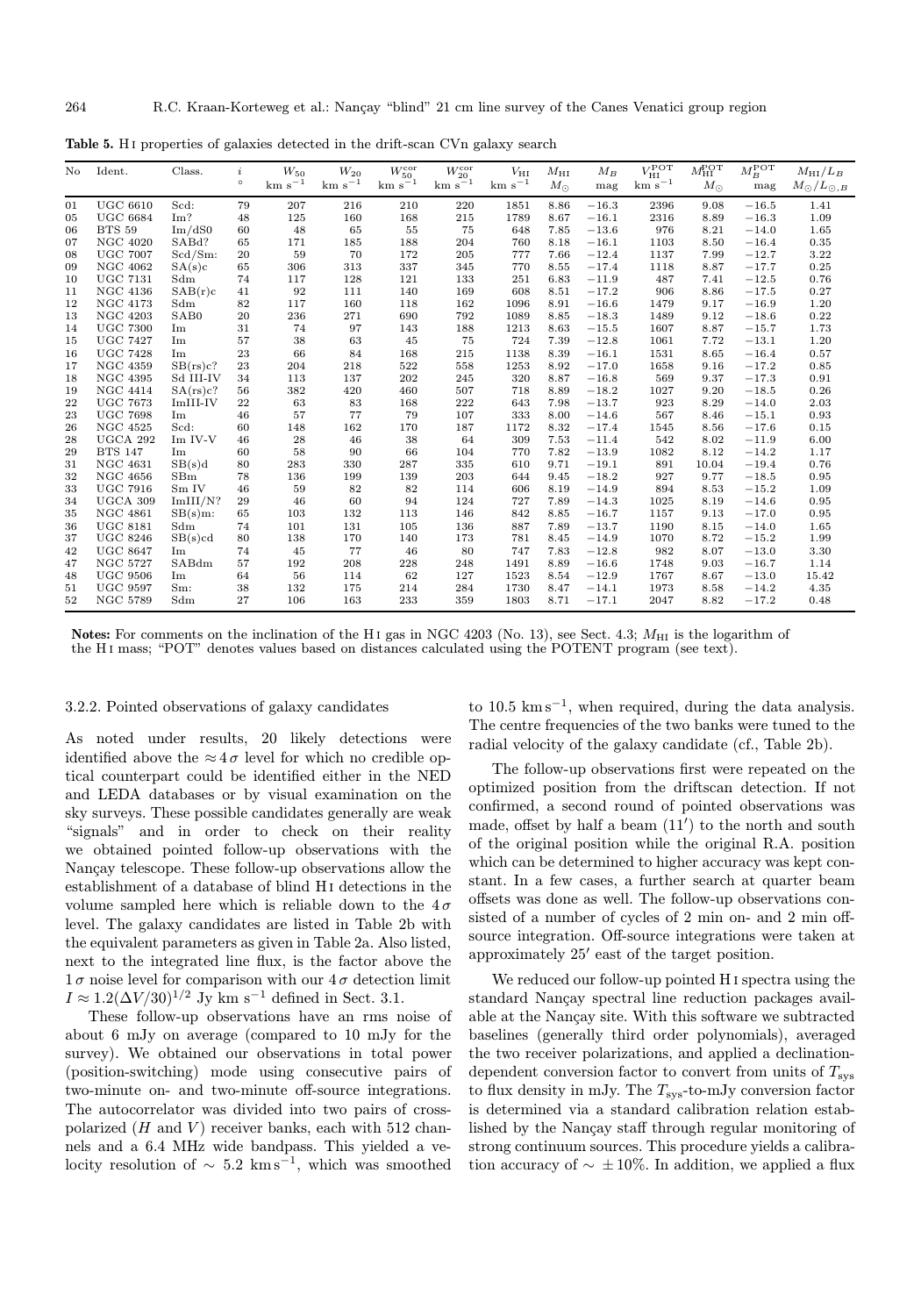

Fig. 2. HI line flux for each galaxy plotted as a function of linewidth measured at the 50% level. Filled dots are confirmed detections; unfilled circles are false detections that were not confirmed in the "pointed" follow-up observations. The solid line indicates the 4  $\sigma$  detection level. Detections are not expected below the diagonal dashed line at the lower right

scaling factor of 1.25 to our spectra based on a statistical comparison (Matthews et al. 1998) of recent Nançay data with past observations. The derivation of this scaling factor was necessitated by the a posteriori discovery that a number of line calibration sources monitored at Nançay by other groups as a calibration normalization check (see Theureau et al. 1998) were quite extended compared with the telescope beam, and hence would be subject to large flux uncertainties.

None of the candiates were confirmed, despite the fact that some of them have a rather large mean H i flux density. Only 4 "candidates" are below our threshold. But, as mentioned above, for the number of independent measurements that were obtained in this survey we expect of the order of 15 positive and 15 negative deviations exceeding  $4\sigma$  purely by chance. Many of the "false" detections have very low linewidths (around 30 km s<sup>-1</sup>) and could still be due to radio interference.

The most disappointing candidate was No. 50. This object was identified on two adajcent declination strips and on  $2 - 3$  adjacent spectra in R.A. with very consistent H<sub>I</sub> properties and a similar high S/N ratio  $(8 - 10)$ on both declination strips. It therefore seemed one of the most promising new gas-rich dwarf candidates in the CVn region.

3.2.3. Optically known dwarf galaxies not detected in the survey

Seven dwarf candidates of the optical BTS survey were not detected in the blind H<sub>I</sub> line survey. With the exception of BTS 160, these dwarfs were observed individually to a lower sensitivity as the driftscan survey, in the same manner as described in Sect. 3.2.2. We did not include BTS 160, because this dwarf had already been detected by Hoffman et al. (1989) at Arecibo with 0.9 Jy  $km s^{-1}$ . With an average flux density of 26 mJy this dwarf was hence clearly below the threshold of our driftscan survey. Of the 6 remaining dwarfs, none were in fact detected, although the pointed observation of BTS 151 revealed a strong signal with a flux of 20 Jy  $km s^{-1}$  (cf., values in brackets in Table 3), i.e., a detection which should have popped up as about a 10  $\sigma$  detection in the driftscan mode. However, this signal matches exactly the velocity of the nearby large spiral galaxy NGC 4656 (cf., Tables 2a and 4, object No. 32) which is  $45^{\prime\prime}$  and  $17^{\prime}$  away in R.A. and Dec respectively, hence less than a beamwidth from the pointed observation. The detected signal thus clearly originates from the spiral NGC 4656, and not from the dwarf elliptical BTS 151.

The data of these observatons are summarized in Table 3. Most of these possible dwarf members of the CVn group were not detected in H i. This supports their classification as early type dwarfs.

# 3.3. Comparison of driftscan data with pointed observations

Of the 33 reliable detections, 30 galaxies had H<sub>I</sub> velocities published in the literature. For the 3 galaxies without prior H i data we obtained follow-up observations with the Nançay radiotelescope. We also obtained pointed followup observations for 8 galaxies already detected before in the H<sub>I</sub> line, which seemed to merit an independent, new observation. The observations followed the procedures as described in Sect. 3.2.2.

The results from the driftscan images are summarized in Table 4 together with our new pointed observations and H i parameters from independent observations.

Overall, the agreement between the measurements obtained from the driftscan survey and independent pointed observations are very satisfactory, with a few discrepancies discussed below:

No. 12 (NGC 4173): The H<sub>I</sub> line parameters of this  $5'$ diameter edge-on system measured at Arecibo by Williams & Rood (1986) and independently by Bothun et al. (1985) are quite different from the other available values.

No. 13 (NGC 4203): This lenticular galaxy has an optical inclination of about 20◦. Assuming that the gas rotates in the plane of the stellar disc, very high H i rotational velocities would be derived. However, radio synthesis imaging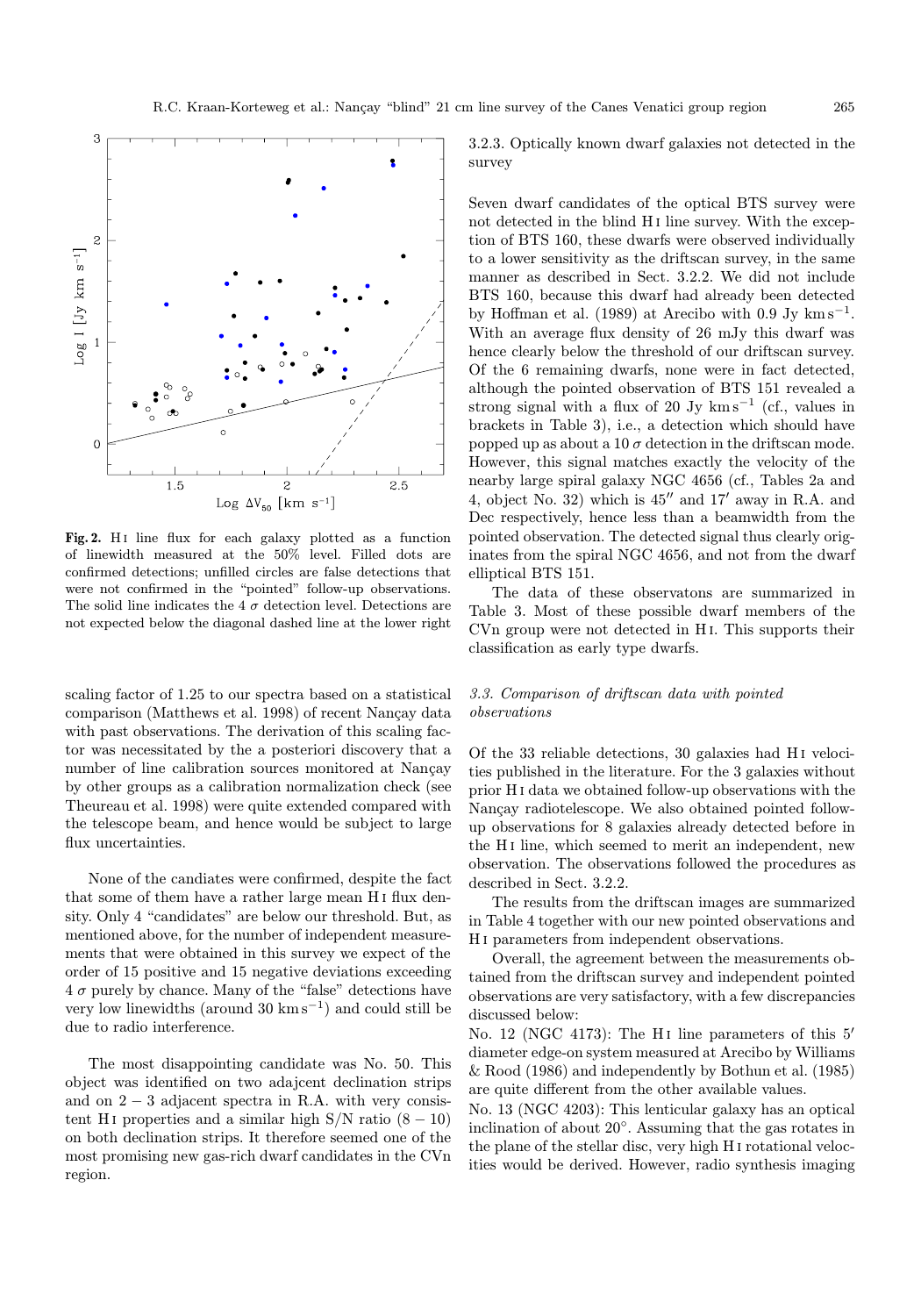(van Driel et al. 1988) has shown that the outer gas rotates in a highly inclined ring at an inclination of about  $60^\circ$ , the value adopted in correcting the profile widths (see Table 5).

For 4 galaxies (No.  $33 = UGC$  7916, No.  $34 = UGCA$ 309, No.  $35 = \text{NGC } 4861$ , No.  $38 = \text{CGCG } 0999$  the listed properties such as morphological type, diameters and magnitudes differ between the LEDA and NED. The values in Table 2b and Table 5 are from LEDA.

We have compared the systemic velocities, line widths, integrated line fluxes and H<sub>I</sub> masses of the 33 reliable survey detections with available pointed observations. It should be noted that the comparison data represent in no way a homogeneous set of measurements, as they were made with various radio telescopes throughout the years; especially, care should be taken that no Hi flux was missed in observations with the 3'8 round Arecibo beam.

A comparison of the difference between systemic velocities (actually, the centre velocities of the line profiles) measured at Nançay and elsewhere shows no significant dependence on radial velocity, with the exception of one data point for NGC 4173 (No. 12). Here we consider the radial velocity of 1020 km s<sup> $-1$ </sup> measured at Arecibo by Williams & Rood (1986) as spurious, seen the agreement between the 3 other measured values. The mean value and its standard deviation of the Nançay–others systemic velocity difference is  $0.8 \pm 11.7$  km s<sup>-1</sup> (for a velocity resolution of  $10.2 \text{ km s}^{-1}$  at Nançay).

A comparison of the difference between the  $W_{50}$  and  $W_{20}$  H<sub>I</sub> line widths measured at Nançay and elsewhere shows a good correlation as well; the largest discrepancy is found between the survey values for the  $5'$  diameter edge-on system NGC 4173 (No. 12) and the Arecibo  $W_{50}$ and  $W_{20}$  measurements by Williams & Rood (1986) as well as by Bothun et al. (1985), while the other pointed observations of this object are consistent with ours.

A comparison of the integrated H<sub>I</sub> line fluxes measured in the Nançay survey and elsewhere shows a reasonable correlation. This indicates that the assumption of a constant (uncalibrated) system temperature of 50 K throughout the survey is justified. Three larger discrepancies occur; this concerns No.  $13 = \text{NGC } 4203$  for which the Nançay survey flux is considerably higher than the flux measured at Arecibo. As the galaxy's outer H<sub>I</sub> ring is much larger than the Arecibo beam (see van Driel et al. 1988) the Nançay measurement will reflect the total flux. For No.  $06 = \text{BTS59}$  and No.  $14 = \text{UGC } 7300$ , the Nançay flux is also considerably higher than a flux measured at Arecibo by Hoffman et al. (1989), respectively Schneider et al. (1990); both are objects of about 1.'2 optical diameter only.

A comparison between the H i masses derived straight from the detections in the strip-images with pointed observations shows an astonishingly narrow correlation from the lowest to the highest H<sub>I</sub> masses detected in this survey. Overall, only a slight offset towards lower masses is noticeable for the driftscan results compared to pointed observations. This obsviously is due to the fact that the driftscan detects the galaxies at various offsets from the centre of the beam.

#### 4. Discussion

# 4.1. Properties of the detected galaxies

We derived a number of global properties for the 33 galaxies with reliable detections in our H<sub>I</sub> line survey based on the available pointed H<sub>I</sub> data, including our own new results. These are listed in Table 5. The values for the observed linewidths and the heliocentric velocity are the means from all individual pointed observations listed in Table 4. The inclination,  $i$ , is derived straight from the cosine of the ratio of the optical minor and major axis diameters, and the profile widths  $W_{50}$  and  $W_{20}$  were corrected to  $W_{50}^{\text{cor}}$  and  $W_{20}^{\text{cor}}$ , respectively, using this inclination. The H<sub>I</sub> mass and blue absolute magnitude,  $M_B$ , were as a first approximation computed straight from the observed velocity and a Hubble constant of  $H_0 = 100$  km s<sup>-1</sup> Mpc<sup>-1</sup>. We furthermore assumed that all apparent magnitudes listed in Table 2 were measured in the B band.

The survey region lies quite close in the sky to the Virgo cluster. This is illustrated in Fig. 3 which shows the Nançay survey region in Supergalactic coordinates, with the positions of the galaxies detected in Hi as well as the apex of the Virgocentric flow field, M 87. The proximity of our survey region to the Virgo overdensity motivated us to calculate distances to our galaxies using the POTENT program (Bertschinger et al. 1990), hence corrected for Virgocentric infall.

The POTENT corrections are based on the overall underlying density field deduced from flow fields out to velocities of 5000 km s<sup>−</sup><sup>1</sup>. A comparison of the correction with a pure Virgocentric infall model (cf., Kraan-Korteweg 1986) confirms that the main perturbation of the velocity field within our survey region is due Virgocentric infall. More local density fluctuations or a Great Attractor component (at an angular distance of  $\approx 77^{\circ}$ ) have little impact on the velocities.

The "absolute" corrections to the observed velocity due the Virgo overdensity vary depending on velocity and angular distance from the Virgo cluster. But the effects on global properties such as magnitudes and luminosities and H<sub>I</sub> masses can be quite significant, particularly for low velocity galaxies at small angular distance from the apex of the streaming motion (Kraan-Korteweg 1986).

The velocities corrected for streaming motions, absolute magnitudes and H<sub>I</sub> masses based on POTENT distances are also listed in Table 5. The corrections in velocity reach values of nearly a factor of 2, the respective corrections in absolute magnitudes of  $0<sup>m</sup>6$  and the logarithm of the H<sub>I</sub> masses of up to 0.6 dex.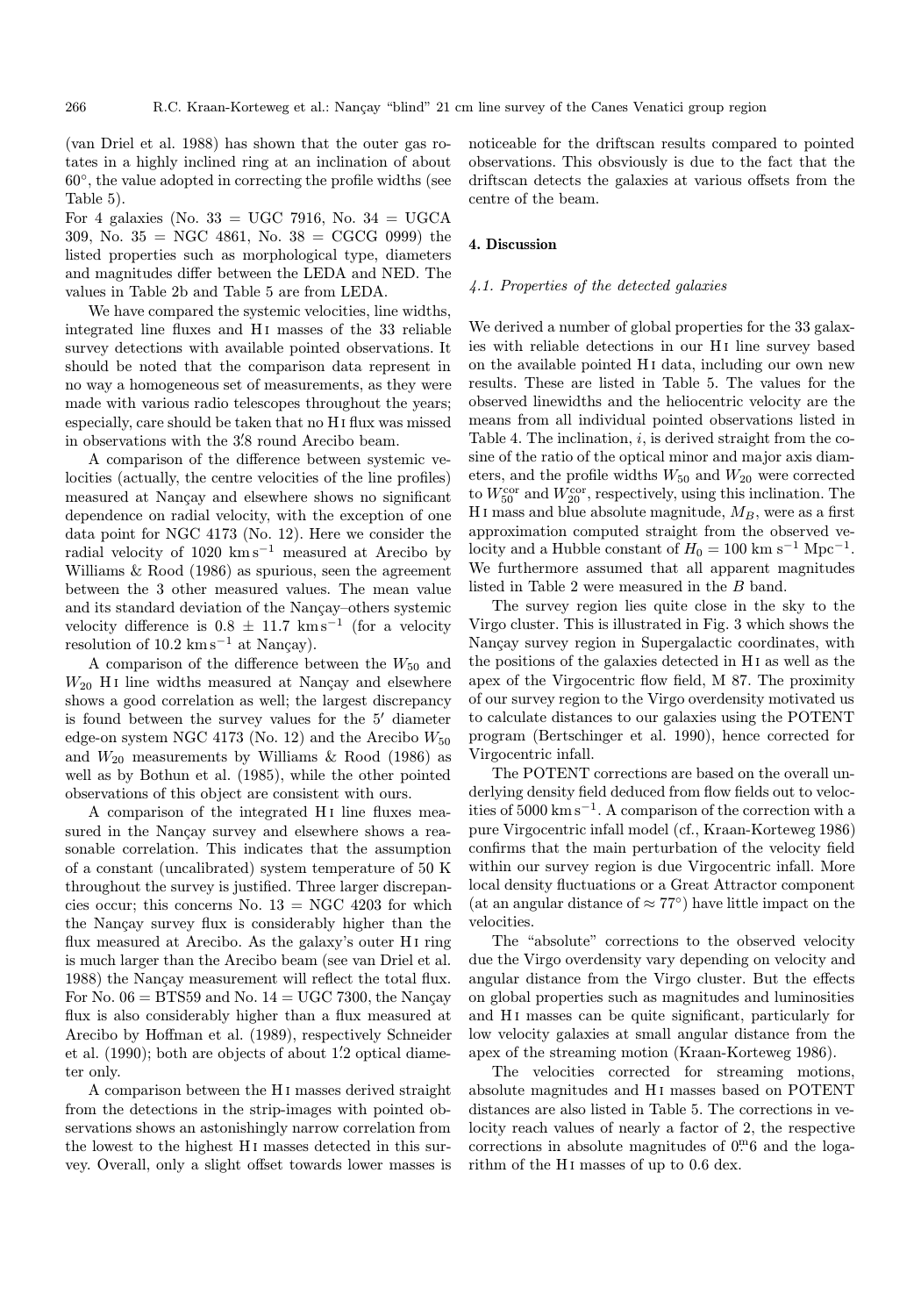

Fig. 3. Location of the detected galaxies in Supergalactic coordinates. The survey area is bounded by solid lines; the beginning R.A. at  $11.5<sup>h</sup>$  and ending R.A. at  $15<sup>h</sup>$  are marked. The star symbol at the lower left indicates the position of Virgo  $A = M 87$ 

In Fig. 4 the measured velocity width is plotted as a function of H<sub>I</sub> mass. There is a well known trend (a sort of H<sub>I</sub> Tully-Fisher Relation) that larger  $M_{\text{HI}}$ masses are strongly correlated with higher rotation speeds (cf., Briggs & Rao 1993). Figure 4 displays H<sub>I</sub> masses based on observed velocities as well as H i masses corrected for Virgocentric flow using the POTENT program (solid respectively open circles) including the shifts in galaxy masses due to the perturbed velocity field. The drawn line indicates an upper bound to the velocity width, based on disc galaxies that are viewed edge-on; galaxies falling far below the line are viewed more face-on.

A surprise that appeared in Fig. 4 is that one galaxy, UGC 7131, from our Nançay survey lies above the usual bound for velocity width, even after correction for Virgocentric infall.

Subsequently, new measurements of distance using resolved stellar populations were released for four of our galaxies (Karachentsev & Drozdovsky 1998; Marakova et al. 1998). This includes UGC 7131, which was found to lie at a distance  $d > 14$  Mpc, i.e., considerably further than indicated from the observed velocity listed in Table 5 ( $V_{hel} = 251 \text{ km s}^{-1}$ ) or for flow motions corrected velocity  $(V^{\text{per}} = 487 \text{ km s}^{-1})$ . However, with this new independent distance estimate UGC 7131 does fall within the H<sub>I</sub> mass range expected for its linewidth.

Its morphology as evident on the sky survey plates does not indicate a morphology earlier than the galaxy type listed in Table 2a, Sdm, for which one could expect a



Fig. 4. Log of velocity width  $(50\%)$  as a function of H<sub>I</sub> mass,  $M_{\rm HI}$ , for the confirmed detections. The line is a boundary to the H<sub>I</sub> mass versus line-width relation derived from a much larger sample of galaxies (Briggs & Rao 1993),  $\Delta V = 0.35 (M_{\rm HI}/M_{\odot})^{1/3}$  km s<sup>-1</sup>. H<sub>I</sub> masses computed using distance  $d = V_{hel}/H_0$  are marked by solid dots. Open circles mark masses corrected to POTENT distances to compensate for Virgocentric flow, and the arrows indicate the masses for galaxies with independent distance measures as referenced in the text

higher H<sub>I</sub> mass in agreement with its new determination (cf., shift in Fig. 4). It has a slight comet-like structure not atypical for BCD galaxies. On the other hand, the deep CDD-image in Markarova et al. (1998, their Fig. 3) finds UGC 7131 to be unresolved and amorph, which does confirm the larger distance and is not consistent with a nearby (low–velocity) galaxy.

Interestingly enough, the angular distance is a dominant parameter on the infall pattern. UGC 7131 has a very small angular distance from the Virgo cluster, i.e., only 19 degrees. If it were at a slightly smaller angle, and depending on the model parameters for the Virgocentric model, the solution for the distance would become triple valued: typically with one solution at low distance, one just in front of the Virgo cluster distance, and one beyond the Virgo cluster distance (cf., Fig. 3 in Kraan-Korteweg 1986). Although the angular distance (from the Virgo cluster core) within which we find triple solutions does depend on the infall parameters such as the decleration at the location of the Local group, none of the models with currently accepted flow field parameters suggests a triple solution for galaxies with observed velocities as low as the one measured for UGC 7131, except if the density profile within the Virgo supercluster were considerably steeper than usually assumed.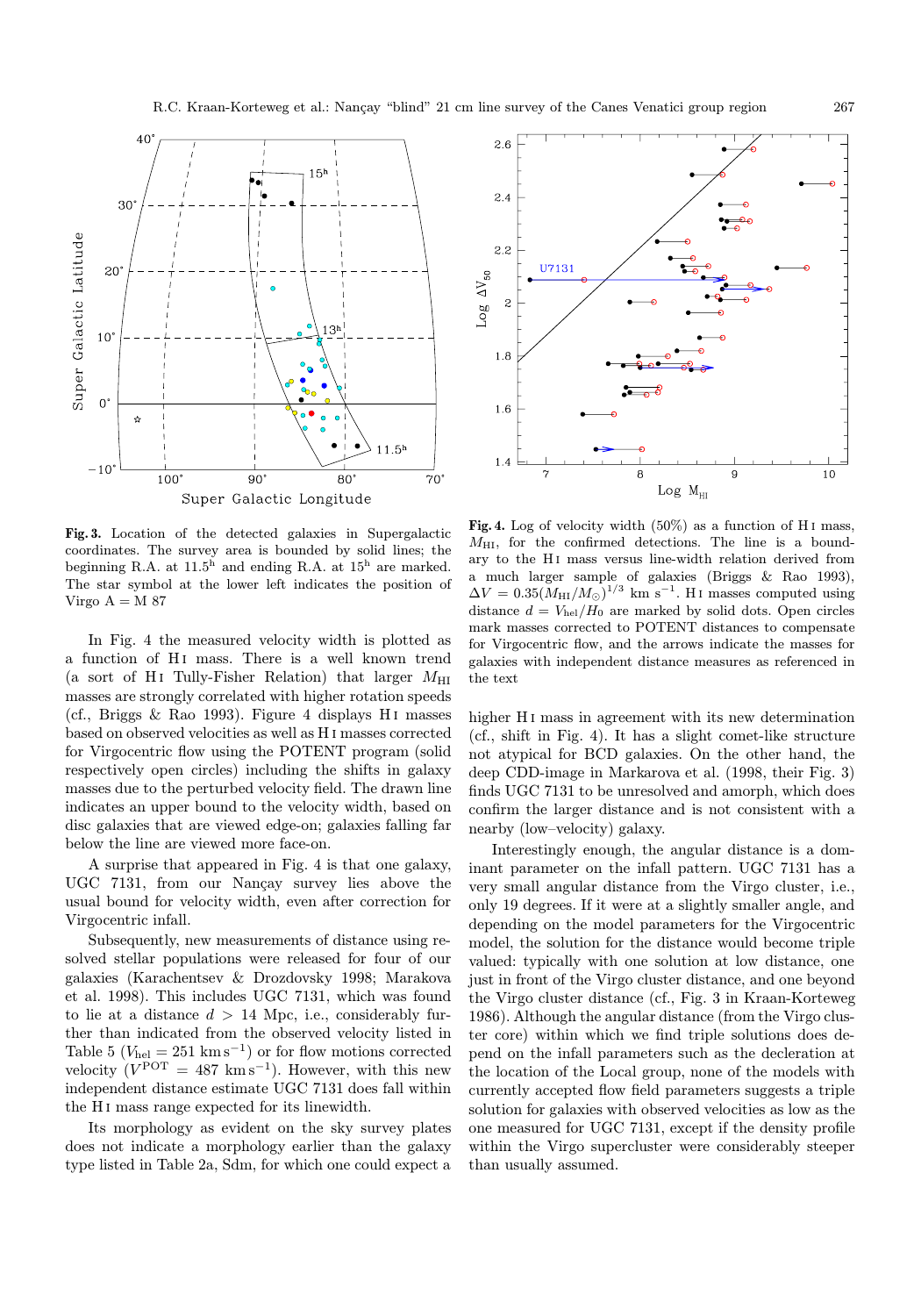

Fig. 5. Cone diagram showing the relative locations of the detected galaxies as a function of R.A. and heliocentric velocity in  $km s^{-1}$ . Long dashes show contours of constant distance computed using POTENT (Bertschinger et al. 1990) to compensate for Virgocentric flow. The arrow indicates the revised distance for UGC 7131 (Karachentsev & Drozdovsky 1998)

With the exception of the observed velocity, all further indications about UGC 7131 support the considerably larger distance — even its distribution in redshift space. The locations of the Hi-selected galaxies are shown in a cone diagram in Fig. 5 with heliocentric velocity as radial coordinate, where POTENT distances are drawn as contours. An arrow indicates the revision with regard to the location of UGC 7131. It is clear from this display that UGC 7131 is not a member of the nearby CVn I group, nor of the more distant CVn II group, but most likely is a member of the Coma I group. (Since our distances and survey volumes have been computed using  $H_0 =$  $100 \text{ km s}^{-1} \text{ Mpc}^{-1}$  for convenience, the distances for these four galaxies were adjusted to our scale, assuming that they are correct in a system with  $H_0 = 75$  km s<sup>-1</sup> Mpc<sup>-1</sup>.)

Assuming that both the observed velocity and the revised distance to UGC 7131 are correct, this can only be combined if this galaxy resides in a triple solution region of the Virgocentric flow pattern, implying that our current knowledge of the density field within the Local Supercluster and the induced flow motions are not yet well established. On the positive side, this example demonstrates that independent distance derivations of fairly local galaxies, close in the sky to the Virgo cluster, can teach us considerably more about the density field and the flow patterns within the Local Supercluster.

# 4.2. Comparison with the Fisher-Tully catalog of nearby galaxies

A convenient plot for comparing relative sensitivities of different surveys, such as the Fisher-Tully Catalog of Nearby (late-type) Galaxies (Fisher & Tully 1981b) and the more recent LSB galaxy catalogues (Schombert et al. 1997; Sprayberry et al. 1996) is shown in Fig. 6. Here, the distance to each galaxy is plotted as a function of its H i mass. Briggs (1997a) showed that there is a sharp sensitivity boundary to the Fisher-Tully catalog, indicated by the diagonal dashed line in Fig. 6, and that the newer surveys for LSB galaxies add no substantial number of objects to the region where Fisher-Tully is sensitive. The new objects lie predominantly above the F-T line. A crucial test provided by the new Nançay survey, is to cover a large area of sky at a sensitivity matched to the Fisher-Tully sensitivity, to determine whether their catalog is indeed complete. The result shown in Fig.  $6$  is that the Nançay survey finds galaxies both within the F-T zone and above it. All the galaxies that we detected within the F-T intended "zone of completeness" (below their sensitivity line and within  $10 h^{-1}$  Mpc) were already included in the F-T Catalog. One notable galaxy that was not included in the F-T Catalog, NGC 4203, lies well within the F-T zone of sensitivity; it is classified as Hubble type S0 and therefore was not included in Fisher and Tullys' source list of late-type galaxies. We conclude that the F-T Catalog is remarkably complete in this region for late-type galaxies, and that the biggest incompleteness that may arise when their catalog is used for measuring the H<sub>I</sub> content of the nearby Universe is that the F-T Catalog may be lacking the occasional, rare early-type galaxy with substantial H i.

#### $4.3.$  The HI mass function

The distribution of H i masses is rather homogeneous with a mean of  $log(M_{\text{HI}}) = 8.4$  for observed velocities – and of  $log(M_{\text{HI}}) = 8.7$  for POTENT corrected H<sub>I</sub> masses. An H<sub>I</sub> mass function can be estimated in a straightforward way for our Nançay sample. The precision of this computation will be low for several reasons: The total number of galaxies is low. There are no masses below  $M_{\rm HI} \approx 3 \; 10^7 \, M_{\odot}$ . The volume scanned is small, and it cannot be argued that the sample is drawn from a volume that is respresentative of the general population, in either H i properties or in the average number density. However, the calculation is a useful illustration of the vulnerability of these types of calculation to small number statistics and distance uncertainties.

We show four different derivations of the H<sub>I</sub> mass function in Fig. 7. First, we calculated the number density of galaxies by computing distances, H i masses, and sensitivity volumes based on heliocentric velocities  $V_{hel}/H_0$ . The mass functions are binned into half-decade bins, but scaled to give number of objects per decade. The value for each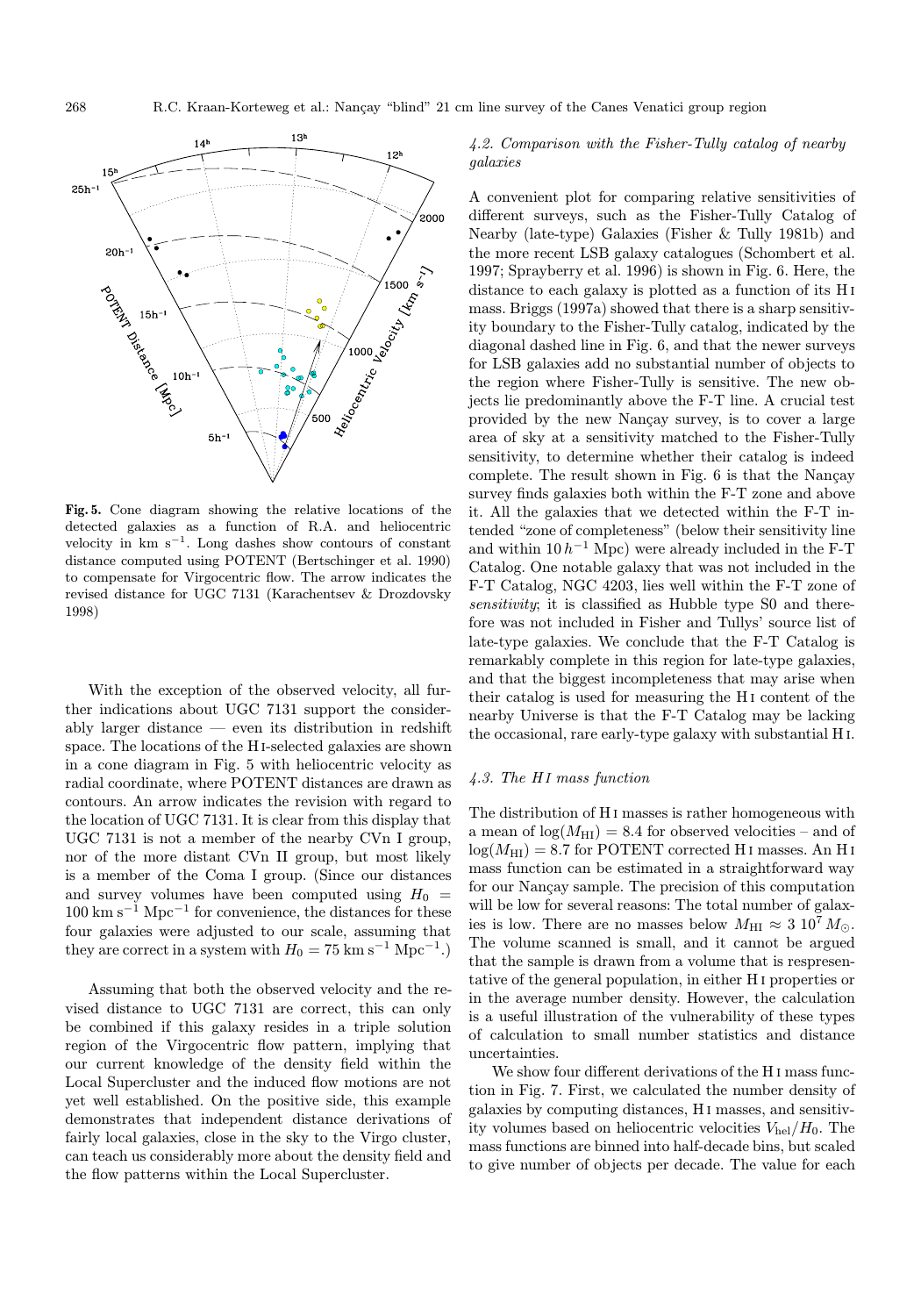

Fig. 6. Distance to each of the detected galaxies plotted as a function of H<sub>I</sub> mass,  $M_{\text{HI}}$ . Plus symbols indicate objects detected by Fisher & Tully (1981b); solid dots are for objects that were not. The arrow indicates the shift implied for the revised distance to the galaxy UGC 7131 (Makarova et al. 1998). A diagonal line indicates the sensitivity attained by the Fisher-Tully Catalog (1981b), as estimated by Briggs (1997a). The cross-hatched band indicates the range of the 4  $\sigma$  level, depending on the coordinates of the galaxies relative to the centre of the survey strip

decade is computed from the sum  $\Sigma 1/V_{\text{max}}$ , where  $V_{\text{max}}$  is the volume of the survey in which a galaxy with the properties  $M_{\rm HI}$  and  $\Delta V$  could have been detected. The values of  $1/V_{\text{max}}$  are plotted for all galaxies as dots. The points representing the number density of objects of mass  $M_{\rm HI}$ are plotted per bin at the average  $M_{\text{HI}}$  for the galaxies included in that bin, so that, for example, the two highest mass bins, which have only one galaxy each, are plotted close to each other as upper limits. It is notable that the galaxy UGC 7131 causes a very steeply rising tail in the top panel, because is is treated in this calculation as a very nearby, but low mass object. Placed at a greater, more appropriate distance, it becomes more massive, and it is added to other galaxies of greater velocity width and higher H<sub>I</sub> mass in the higher mass bins.

An improved calculation based on the POTENT distances is displayed in the second panel. In the third panel, the four galaxies with independent distance measurements have been plotted according to their revised distances. In the 4th panel we have restricted our sample to include only the overdense foreground region which includes the CVn and Coma groups, i.e., the volume within  $V_{hel}$  < 1200 km s<sup>-1</sup> and about 1/2 the R.A. coverage (about half the solid angle). Big galaxies can be detected throughout the volume we surveyed, but little



Fig. 7. H i mass function for the Canes Venatici survey volume, normalized to number of objects per decade of mass. Error bars represent Poisson statistics for the present sample after binning. The smooth solid curve is the analytic form derived by Zwaan et al. (1997) with a slope of  $\alpha = -1.2$ , the grey line has a slope of  $\alpha = -1.4$  (Banks et al. 1998). The bottom panel shows the result restricted to the CVn-group regions ( $< 1200 \text{ km s}^{-1}$ ) where the dashed curve represents the Zwaan et al. HI mass function multiplied by a factor of 4.5. The dotted line gives an indication of the volume probed as a function of mass (see right vertical axis); the points give  $1/V_{\text{max}}$  for each of the galaxies in the sample, taking into account the different velocity widths

galaxies can be detected only in the front part of our volume. The volume normalization factors, which are used to compute the mass function, are sensitivity limited for the small masses in the front part of our survey volume only. For the large masses, the  $V_{\text{max}}$ 's include the whole volume, including the volume where the numbers of galaxies are much less. Hence, when restricting the "survey volume" we get a fairer comparison of the number of little galaxies to the number of big ones.

In all four panels the solid line represents the H i mass function with a slope of  $\alpha = -1.2$  as derived by Zwaan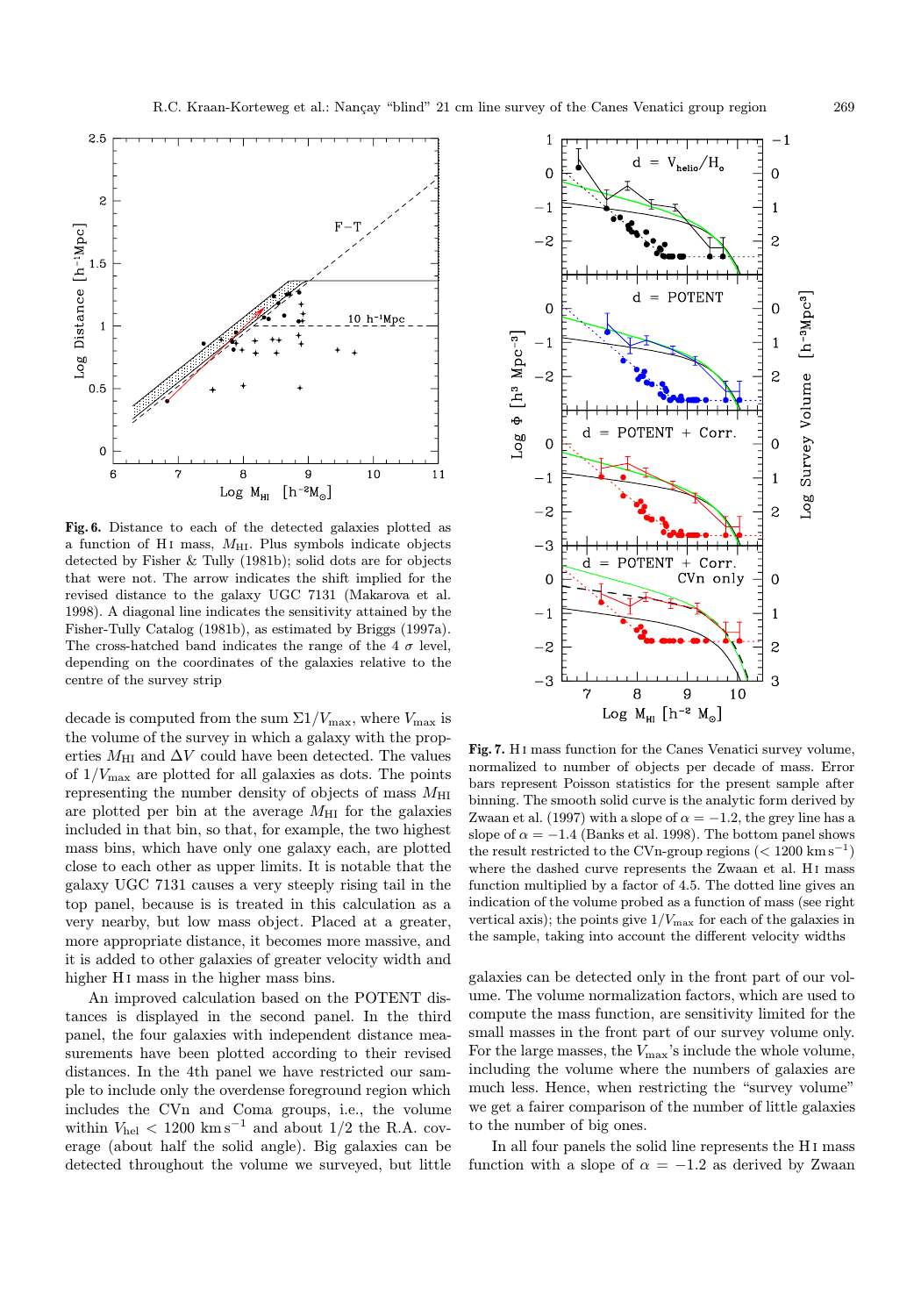et al. (1997) from the Arecibo blind H<sub>I</sub> driftscan survey, whereas the grey line represents an H<sub>I</sub> mass function with a slope of  $\alpha = -1.4$  as deduced by Banks et al. (1998) for a similar but more sensitive survey in the CenA-group region.

In the first three panels, the steeper slope seems to be in closer agreement with the survey results than the more shallow H<sub>I</sub> mass function with  $\alpha = -1.2$ . However, as argued above, the small masses are over-represented in comparison to the large masses if we regard the full Nançay survey region. This leads to a slope that is too steep for the faint end. Restricting our volume to the dense foreground region including "only" the CVn and Coma groups, we find that the Zwaan et al. H<sub>I</sub> mass function with a scaling factor of 4.5 to acount for the local overdensity (dashed line in the bottom panel) gives an excellent fit to the data.

#### 5. Conclusion

The principal conclusion from this survey is that no new H i-rich systems (LSB galaxies or intergalactic clouds) were discovered. The previous deep optical surveys in the CVn group region (BTS), followed by 21 cm line observations, have succeeded in cataloging all the galaxies that the current Nancay survey detected. With the follow-up observations (and their non-confirmations) of all  $4\sigma$  events, the survey is complete to H<sub>I</sub> masses above 8  $10^7 M_{\odot}$  throughout the CVn groups. This limit is most strict for the high mass range. This corroborates the early conclusions made by Fisher & Tully (1981a) from their blind H i-survey in the M 81-group region with a limiting sensitivity a factor two higher compared to the here performed H i-survey.

The logical consequence is that intergalactic clouds and unseen gas-rich galaxies can form a population amounting to at most  $1/30$  the population in optically cataloged large galaxies. This result is highly consistent with earlier work (Zwaan et al. 1997; Briggs 1997b; Briggs 1990).

For lower H<sub>I</sub> masses, the current Nançay Survey was insufficiently sensitive for detections throughout the groups. The depth of the experiment drops as  $d \approx$  $12(M_{\rm HI}/10^8M_{\odot})^{5/12}h^{-1}{\rm kpc}$ , so that the volume in which small masses  $(M_{\text{HI}} \leq 10^8 M_{\odot})$  could be detected is small and does not extend to include both CVn groups.

The H i-defined sample obtained here, which is complete to 8  $10^7 M_{\odot}$  throughout the CVn and Coma groups is well described by the Zwaan et al. (1997) H i mass function with a slope of  $\alpha = -1.2$  and a scaling factor of 4.5.

Acknowledgements. The Unité Scientifique Nançay of the Observatoire de Paris is associated as Unité de Service et de Recherche (USR) No. B704 to the French Centre National de Recherche Scientifique (CNRS). The Observatory also gratefully acknowledges the financial support of the Région Centre in France. While at the Observatoire de Paris (Meudon), the research by RCKK was supported with an EC grant. BB thanks the Swiss National Science Foundation for financial

support. This research has made use of the Lyon-Meudon Extragalactic Database (LEDA) supplied by the LEDA team at the CRAL-Observatoire de Lyon (France), as well as of the NASA/IPAC Extragalactic Database (NED) which is operated by the Jet Propulsion Laboratory, California Institute of Technology, under contract with the National Aeronautics and Space Administration.

#### References

- Allsopp N.J., 1979, MNRAS 188, 371
- Balkowski C., Chamaraux P., 1981, A&A 97, 223
- Balkowski C., Chamaraux P., 1983, A&AS 51, 331
- Banks G.D., Disney M.J., Knezek P., et al., 1998 (in preparation)
- Bertschinger E., Dekel A., Faber S.M., Dressler A., Burstein D., 1990, ApJ 364, 370
- Bieging J.H., Biermann P., 1977, A&A 26, 361
- Binggeli B., Tarenghi M., Sandage A., 1990, A&A 228, 42 (BTS)
- Bothun G.D., Aaronson M., Schommer R., et al., 1985, ApJS 57, 423
- Bothun G.D., Beers T.C., Mould J.R., 1985b, AJ 90, 2487
- Bottinelli L., Gouguenheim L., Paturel G., 1982, A&A 113, 61
- Bottinelli L., Durand N., Fouqué P., et al., 1992, A&AS 93, 173
- Briggs F.H., 1990, AJ 100, 999
- Briggs F.H., 1997a, ApJ 484, L29
- Briggs F.H., 1997b, ApJ 484, 618
- Briggs F.H., Rao S., 1993, ApJ 417, 494
- Briggs F.H., Sorar E., Kraan-Korteweg R.C., van Driel W., 1997, PASA 14, 37
- Broeils A.H., van Woerden H., 1994, A&AS 107, 129
- Burstein D., Krumm N., 1981, ApJ 250, 517
- Burstein D., Krumm N., Salpeter E.E., 1987, AJ 94, 883
- Carozzi N., Chamaraux P., Duflot-Augarde R., 1974, A&A 30, 21
- Chengalur J.N., Salpeter E.E., Terzian Y., 1993, ApJ 419, 30
- Dalcanton J.J., Spergel D.N., Gunn J.E., Schmidt M., Schneider D.P., 1997, AJ 114, 635
- Davis L.E., Seaquist E.R., 1983, ApJS 53, 269
- De Vaucouleurs G., 1975, in: Stars and Stellar Systems. IX. Galaxies and the Universe, Sandage A., Sandage M., Kristian J. (eds.). Chicago University Press, Chicago, p. 557
- Dickel J.R., Rood H.J., 1978, ApJ 223, 391
- Ferguson H.C., Binggeli B., 1994, A&AR 6, 67
- Fisher J.R., Tully R.B., 1975, A&A 44, 151
- Fisher J.R., Tully R.B., 1981a, ApJ 243, L23
- Fisher J.R., Tully R.B., 1981b, ApJS 47, 139
- Freudling W., 1995, A&AS 112, 429
- Garcia-Baretto J.A., Downes D., Huchtmeier W.K., 1994, A&A 288, 705
- Haynes M.P., Giovanelli R., 1984, AJ 89, 758
- Haynes M.P., Hogg D.E., Maddalena R.J., Roberts M.S., Van Zee L., 1998, AJ 115, 62
- Hewitt J.N., Haynes M.P., Giovanelli R., 1983, AJ 88, 272
- Hoffman G.L., Helou G., Salpeter E.E., 1988, ApJ 324, 75
- Hoffman G.L., Salpeter E.E., Farhat B., et al., 1996, ApJS 105, 269